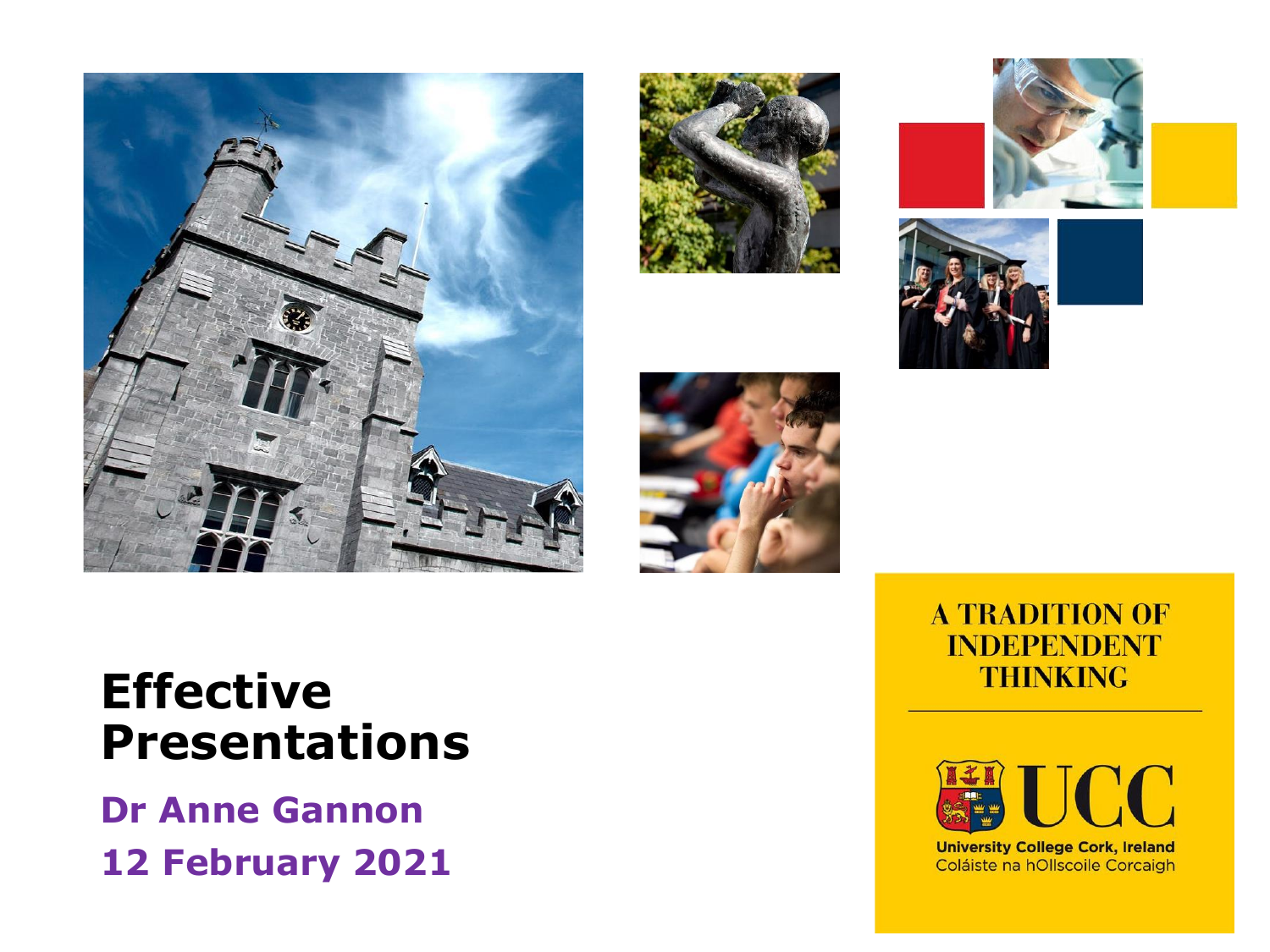### **Overview of Session**

- 1. What makes an effective presentation?
- 2. Preparation
- 3. Design
- 4. Communication and delivery
- 5. Handling questions
- 6. Evaluation



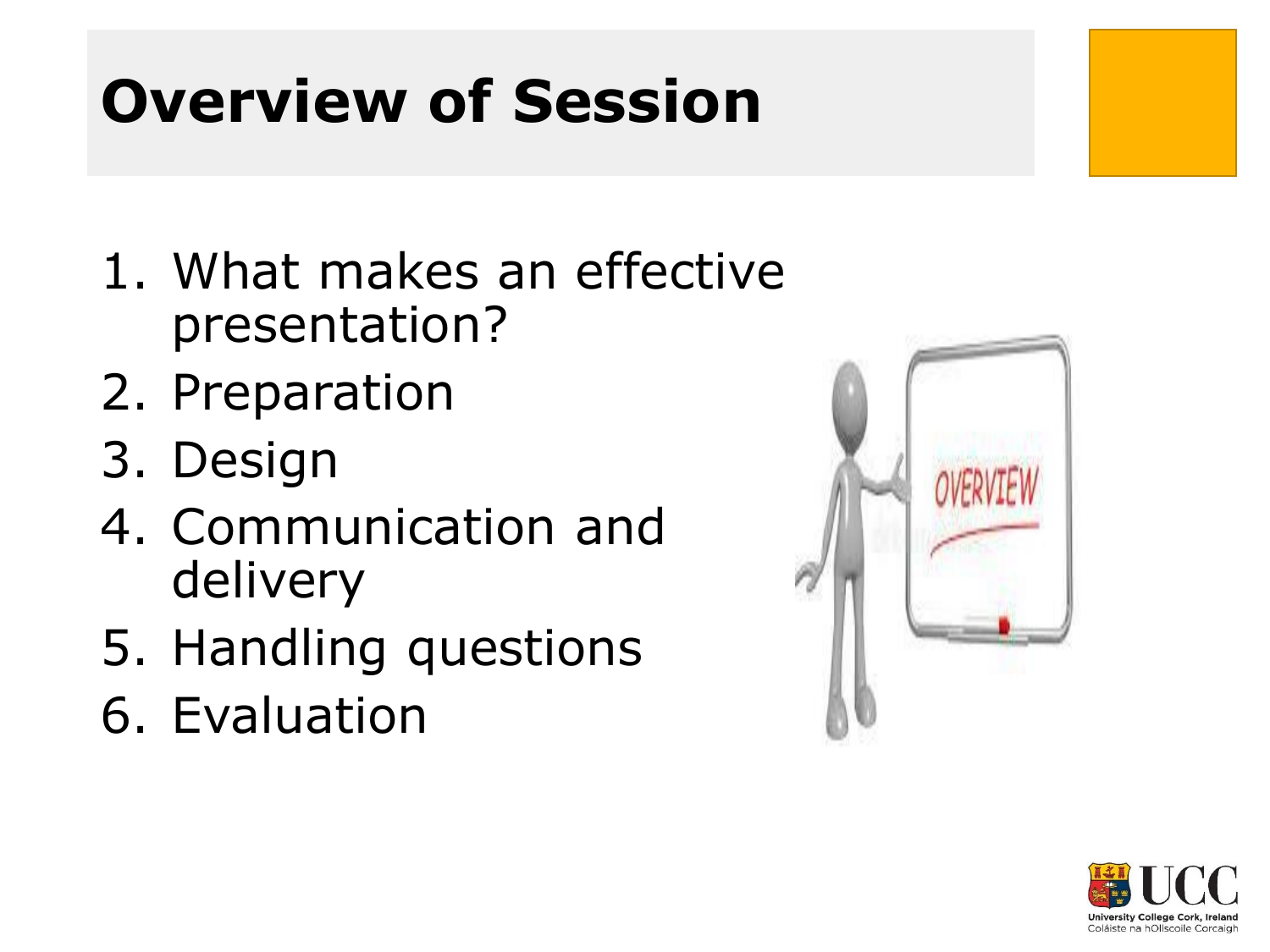### **How to perfect your presentation skills**

You cannot learn to be an excellent presenter by doing a course about presentation. This is a myth.

**The only way to improve your presentation skills is by practicing them**.



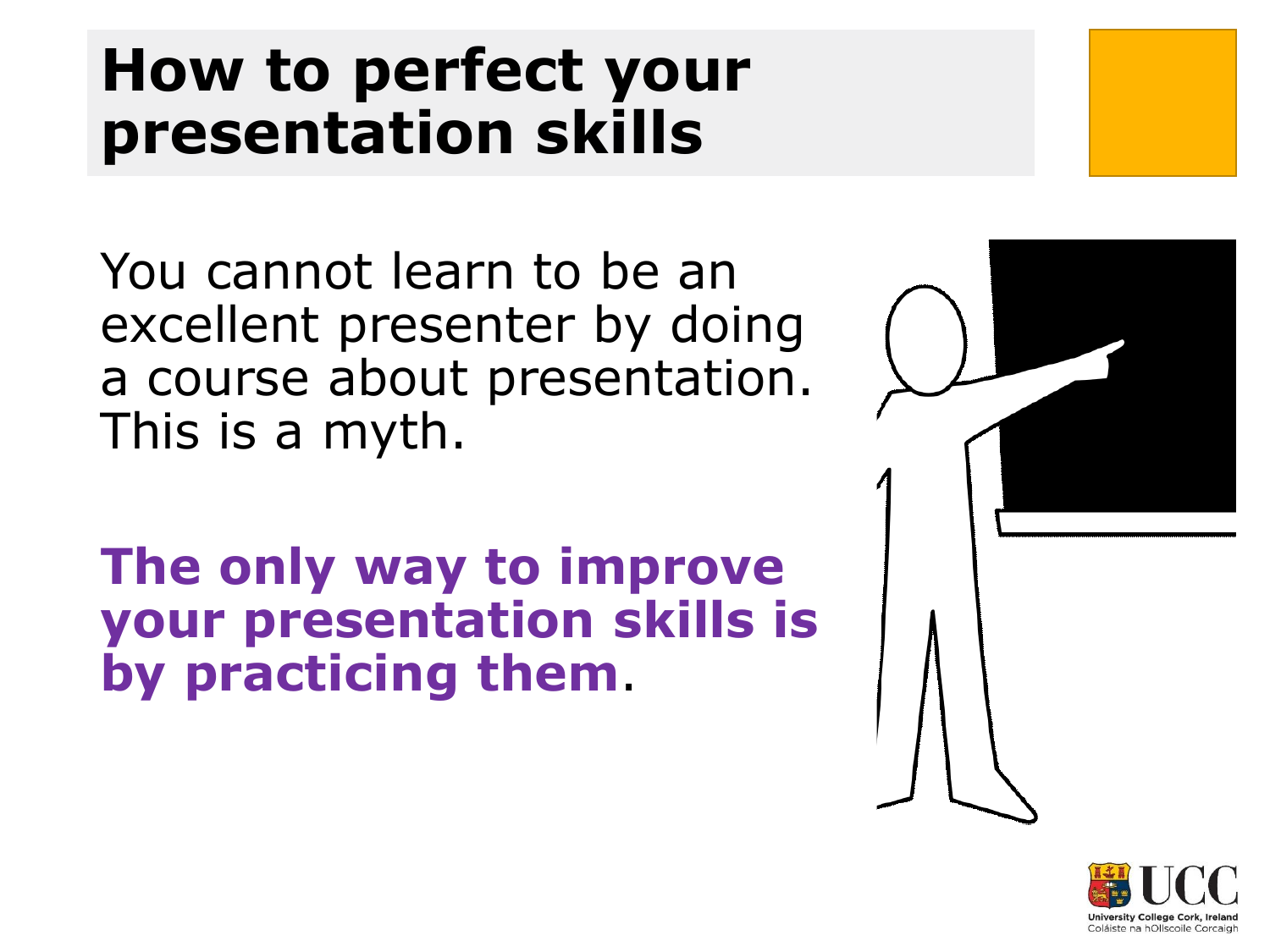### **Presentation Perfection**

- •What is the **best** presentation in terms of **design and content** that you have seen given?
- •What made it such a great presentation?



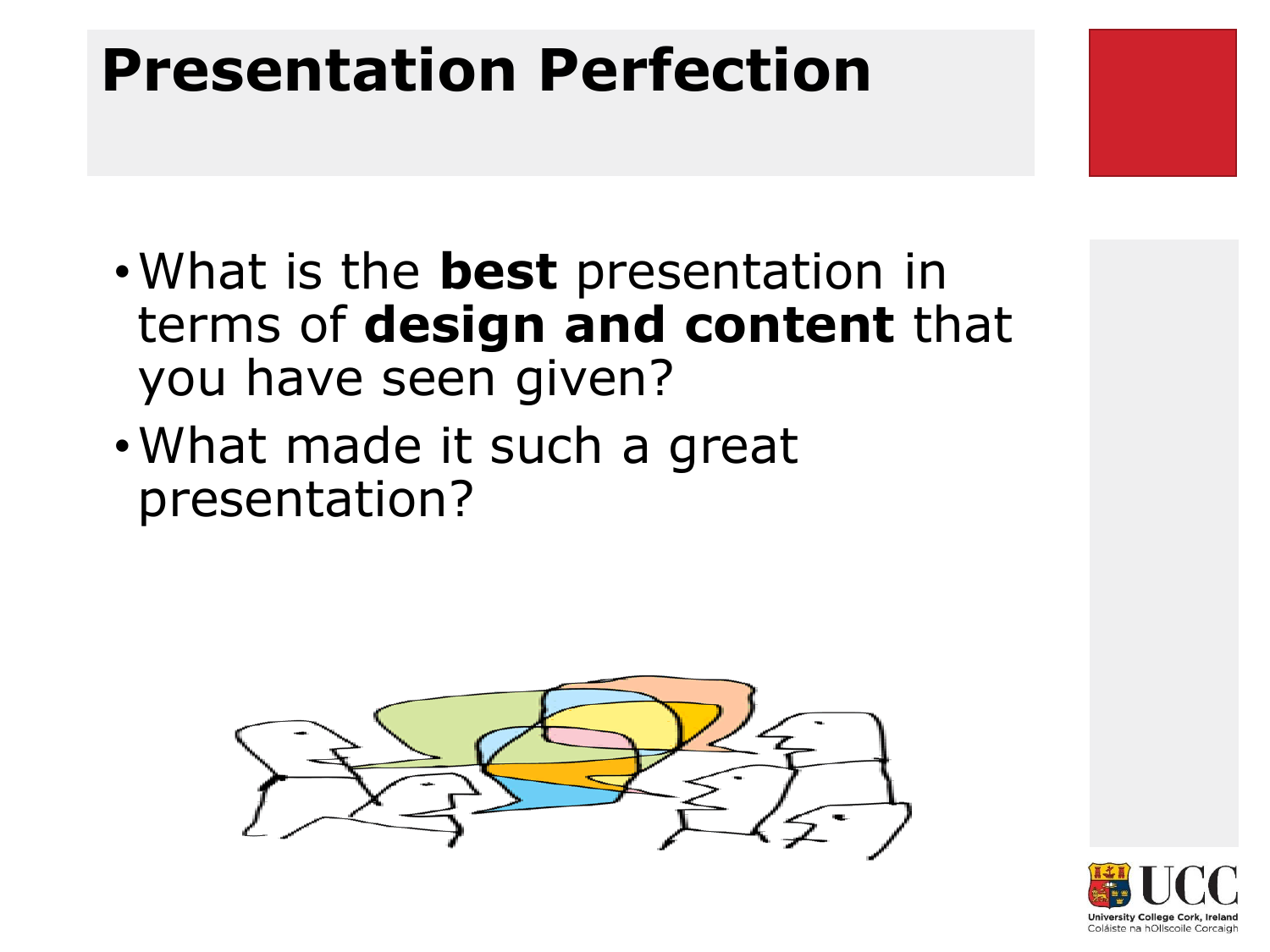### **What makes a strong presentation?**

- •Audience centred
- •Achieves its objectives
- •Enjoyable for you as the presenter
- •Satisfying for your audience
- •Provides a sufficient level of content at the appropriate level for your audience
- Keeps to time

Any others…………?



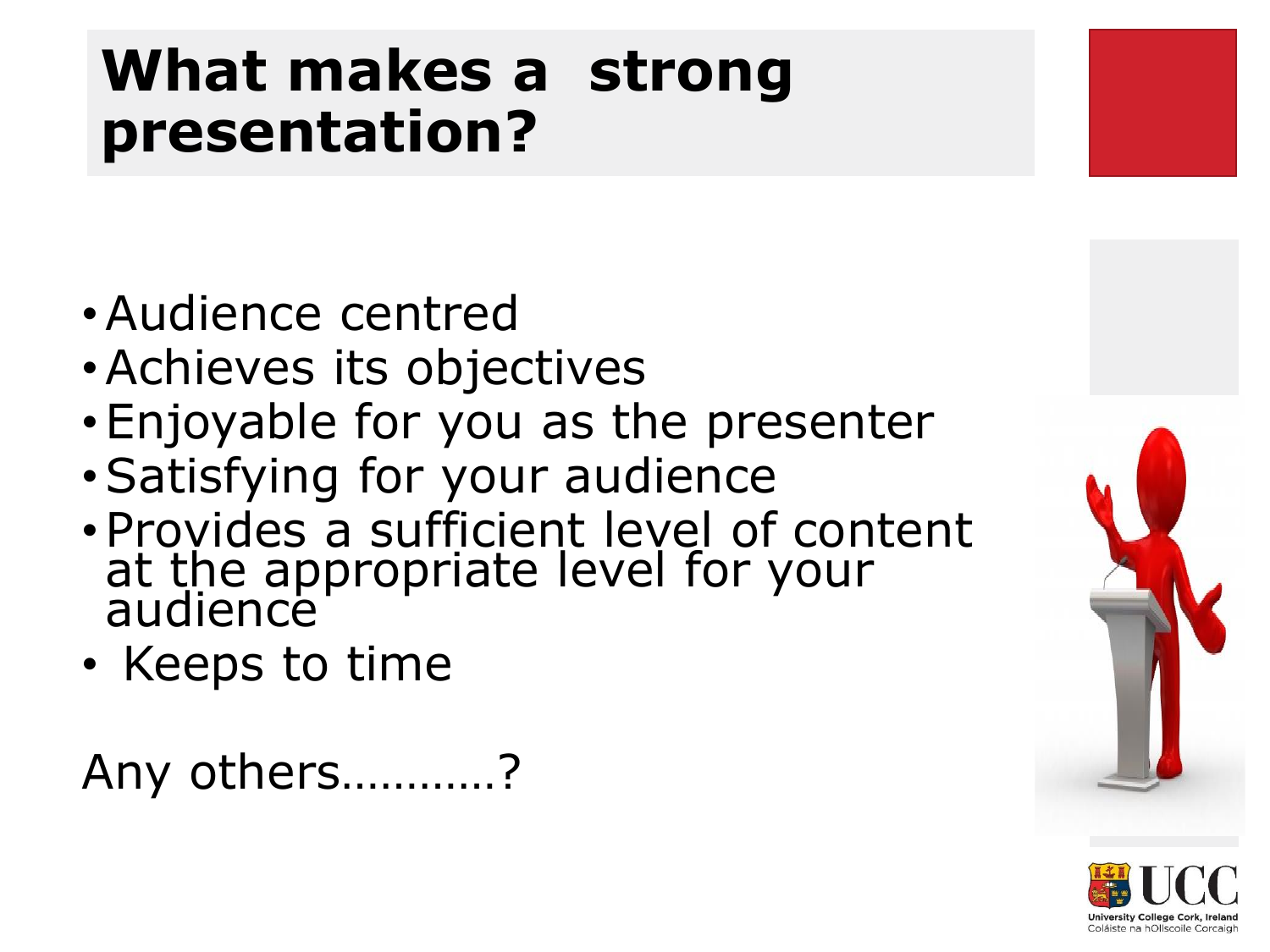### **Preparation**

In giving a presentation, it's important that your **message is clear**, your ideas are **transparent**, your delivery is **confident**, and the overall impression is **professional**. And that all takes work



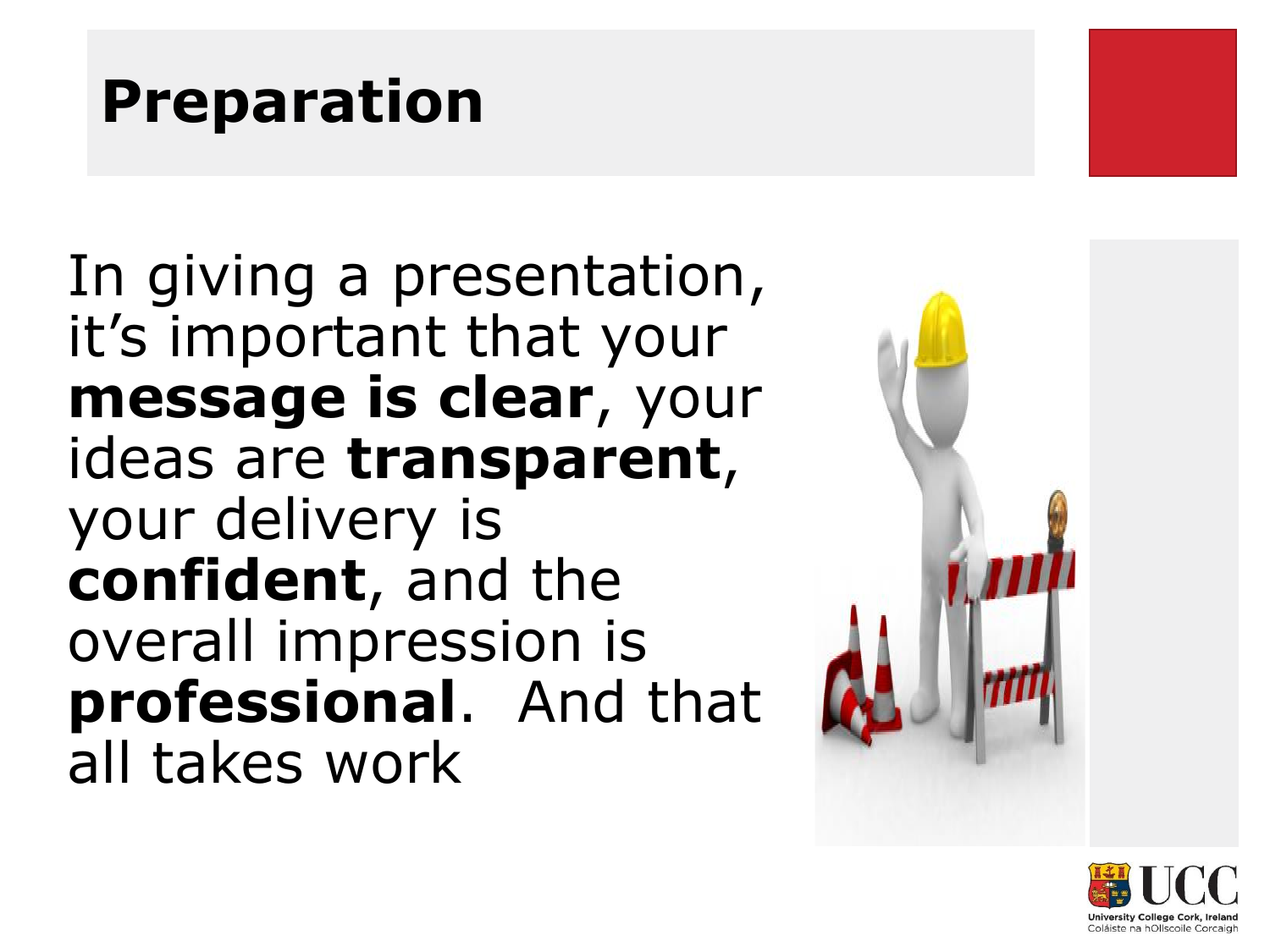### **Presentation Preparation**

You have been asked to give a presentation. What initial factors do you have to consider before you even start to put together the presentation itself?



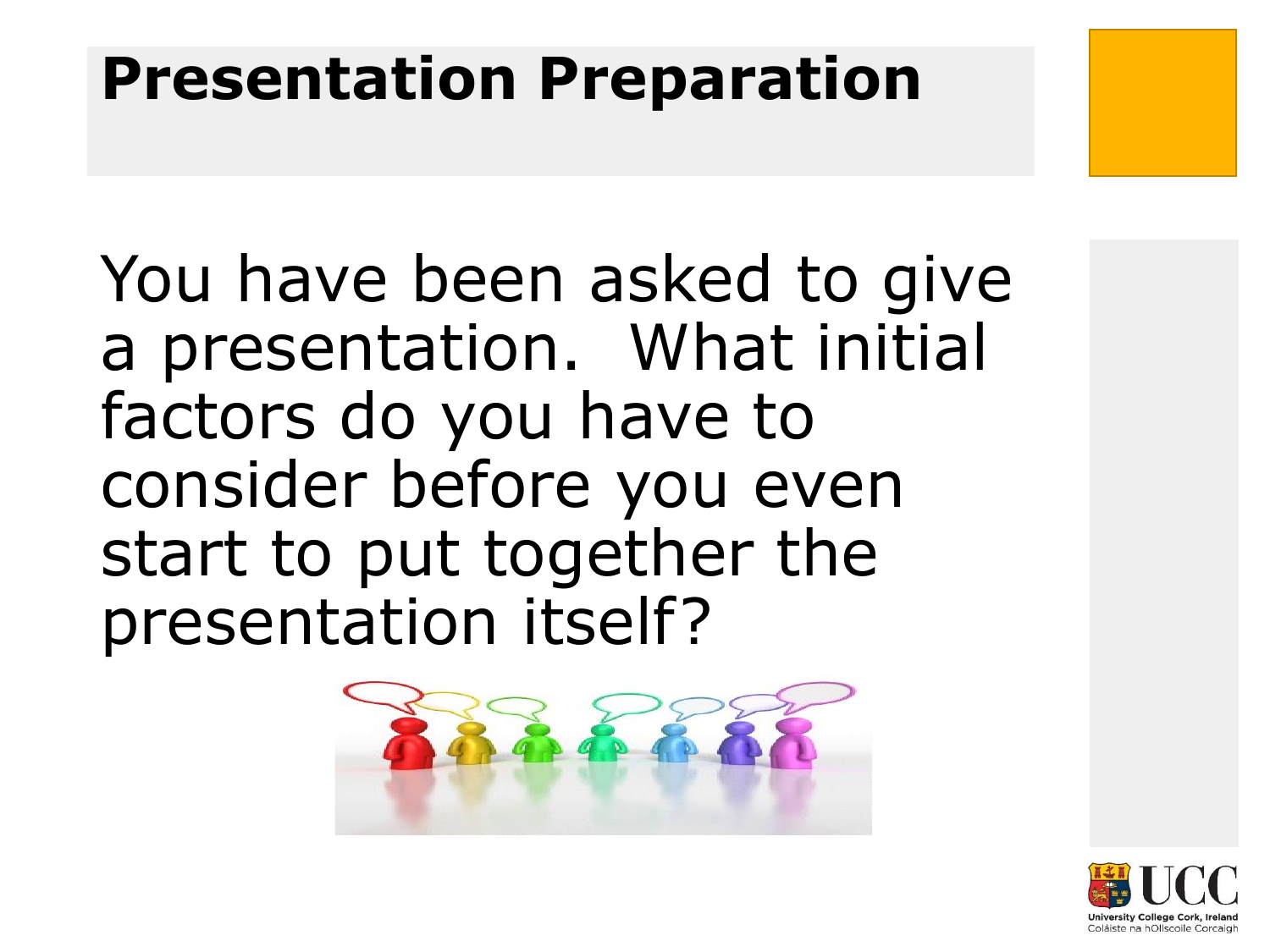### **Preparation – what do you need to consider?**

- Who is your **audience**?
- What **time** do you have available?
- What is the **purpose** of your presentation?
- What is the **key information/message/argument**  you wish to present?
- Who do you need to **consult** with?
- Have you sufficient **research** gathered?
- What potential **questions** may arise?
- Can you frame your presentation in a **logical and structured** way?
- What **visuals** will you include that are straightforward and create impact ?
- What **presentation aids** might you use to assist you?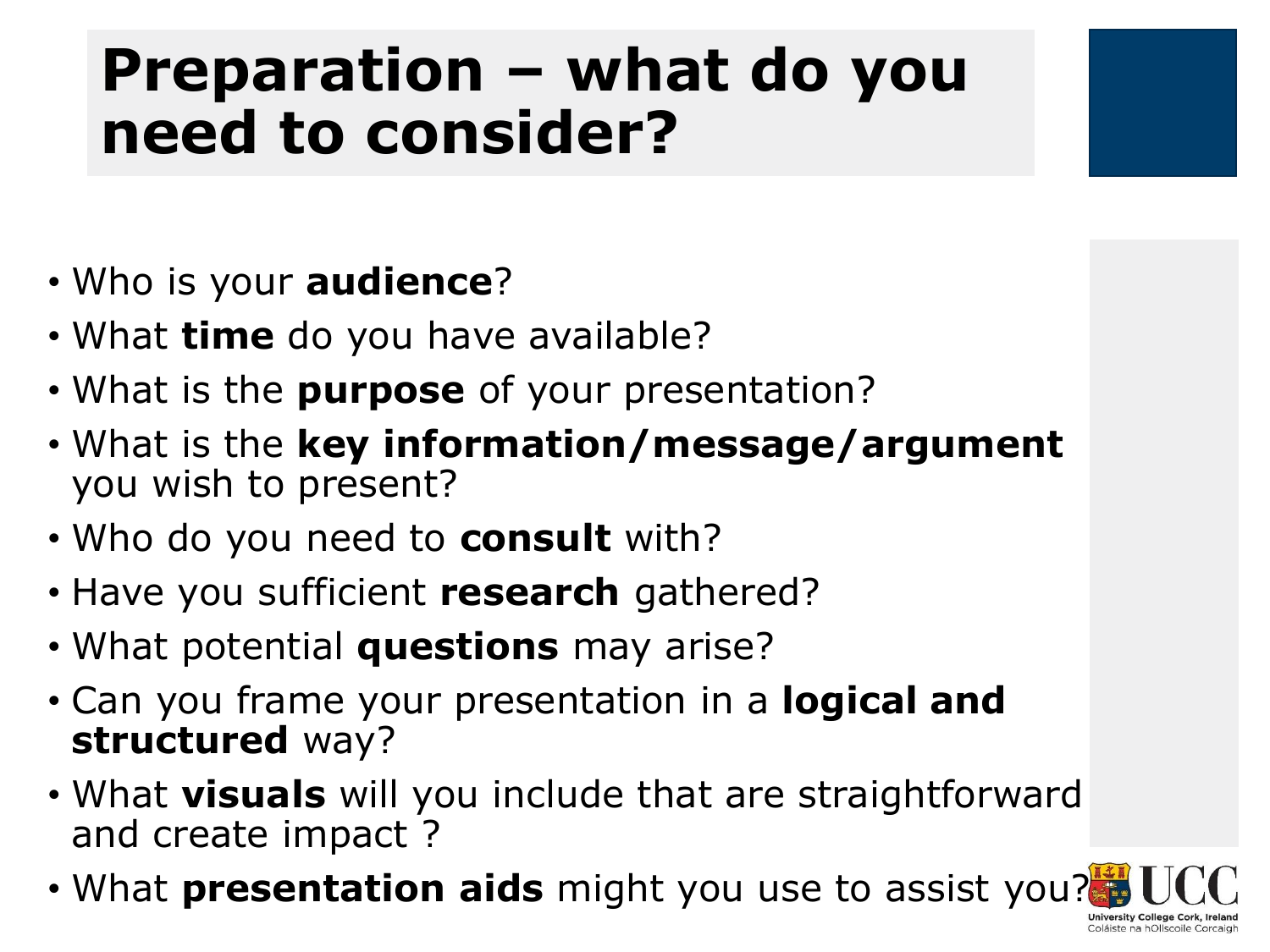### **Five ways to create a presentation with impact**

| <b>Purpose</b> | A clear purpose with a focus on the             |
|----------------|-------------------------------------------------|
|                | outcomes                                        |
| <b>Benefit</b> | A clear benefit for the audience                |
| <b>Flow</b>    | A clear flow of supportive ideas                |
| <b>Belief</b>  | A clear belief demonstrated by the<br>presenter |
| End            | A clear need that provokes thought              |

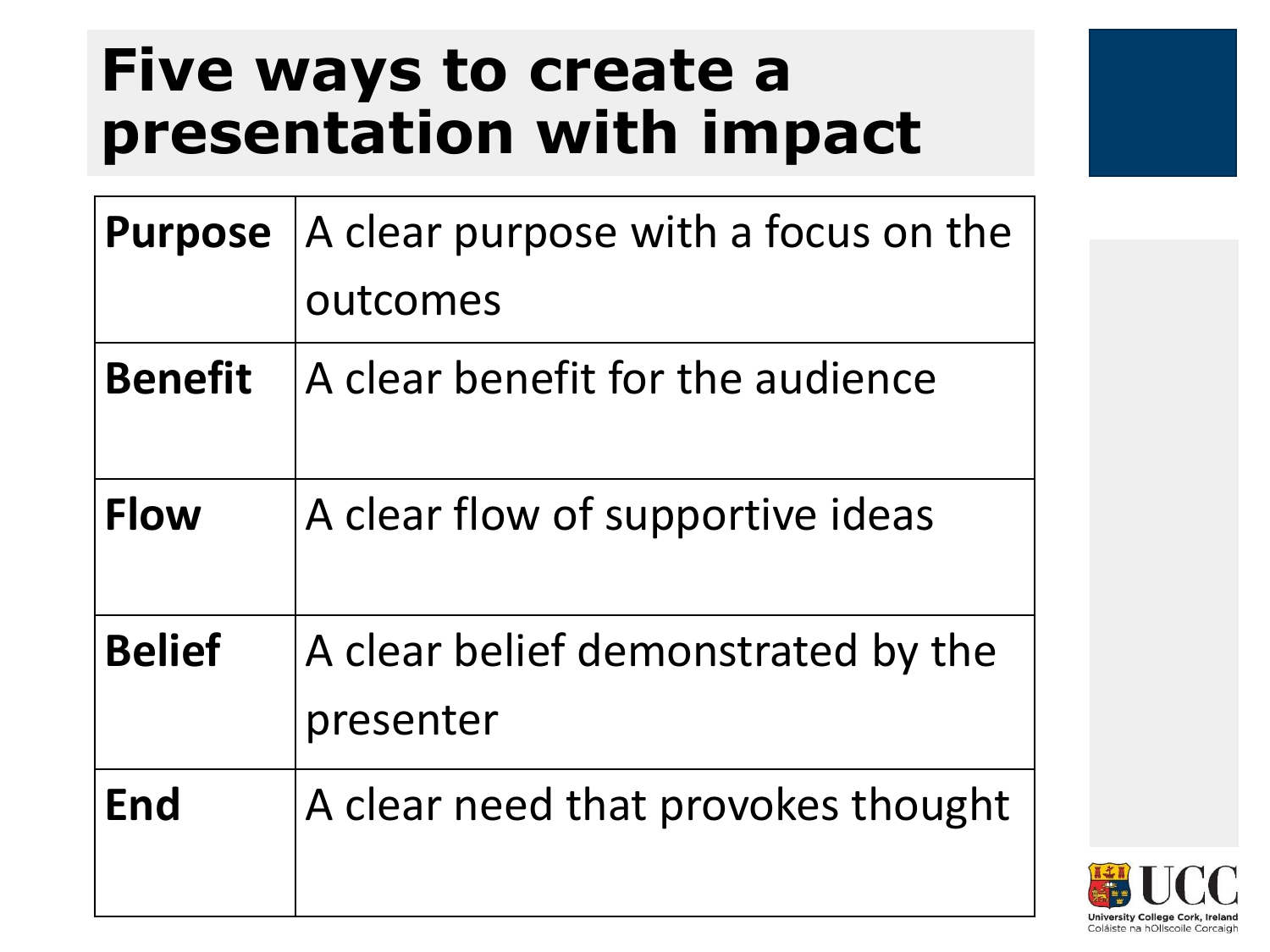### **Presentation Design: Consider the rule of 3**

- 1. Have one key theme or message and divide your message into 3 chunks
- 2. Structure your presentation using the rule of 3
- i) Tell your audience what you are going to say
- ii) Say it......then,

iii)Tell them what you just said.

3. Tell your story or narrative in a structured way using the rule of three (this aids memory and recollection).

This also includes the sequential order of a beginning, middle, and end.



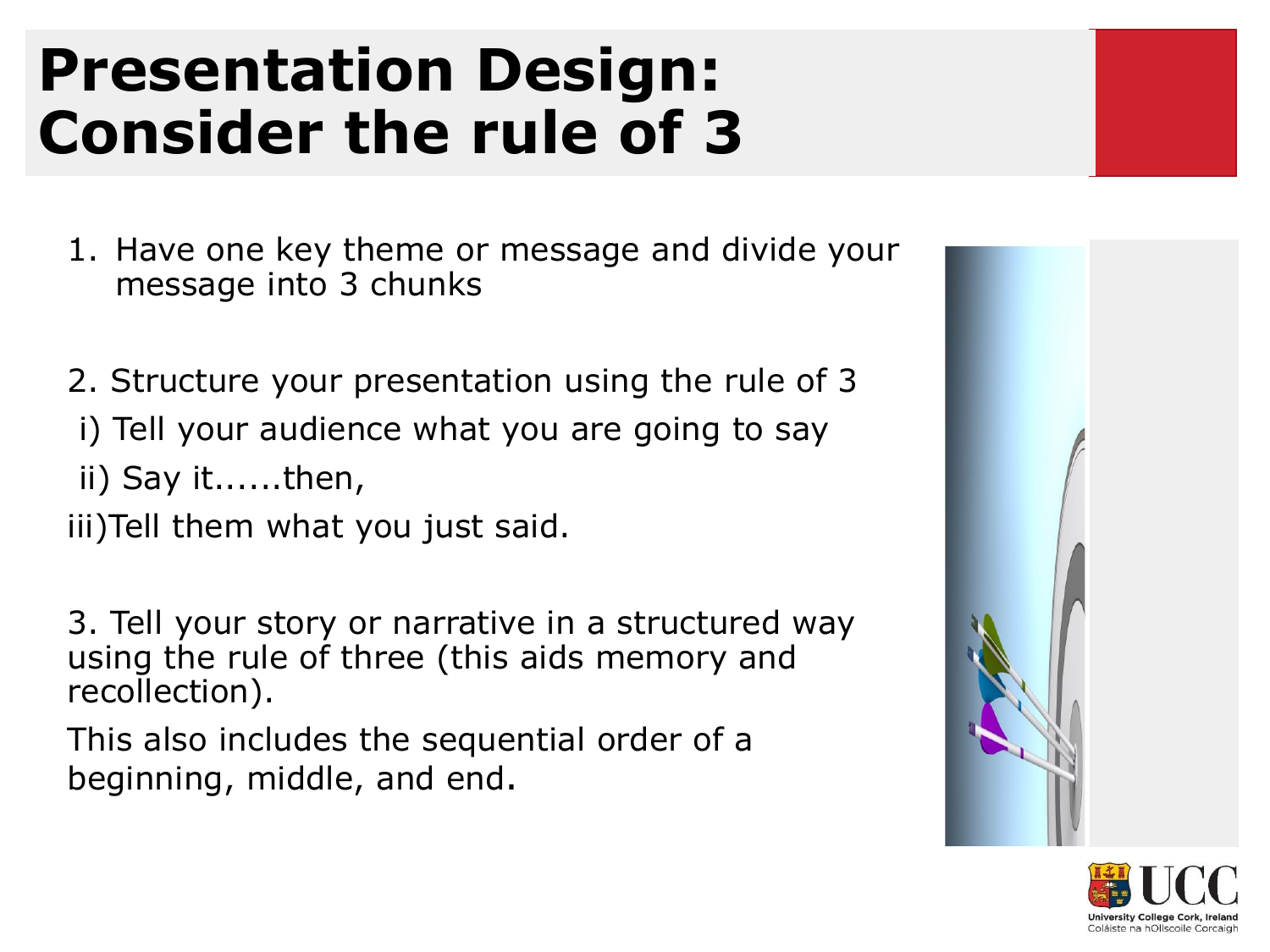### **Attention Capacity Considerations**

The average attention span of an average listener is between five and ten minutes for any single unbroken subject (Alan Chapman).

So,

- •Break up the content
- Inject diversions and variety (in terms of content, media and activities)

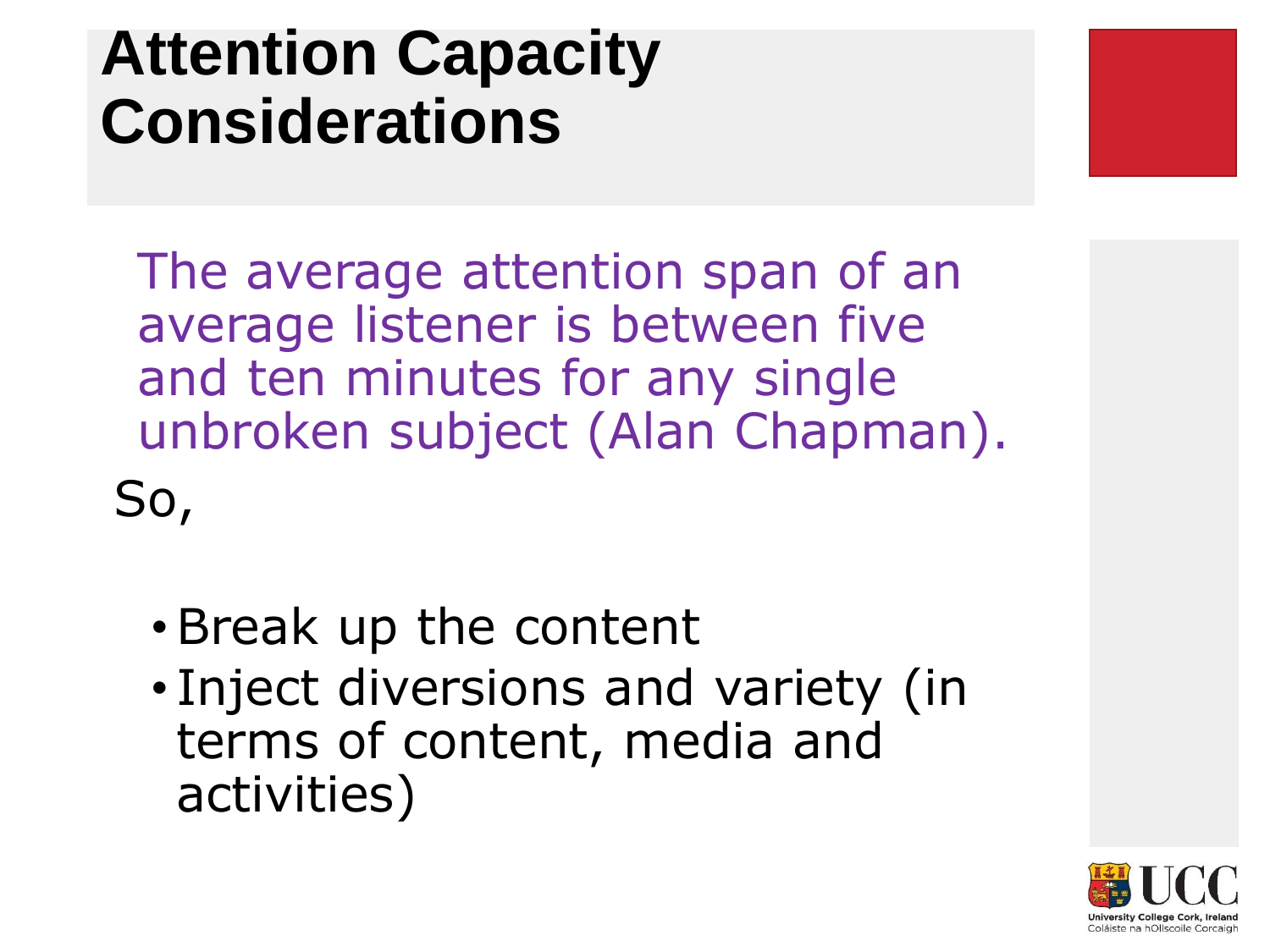

**Ideal attention of an audience when the speaker divides the talk in recognisable parts, each summarised by intermediate conclusions**

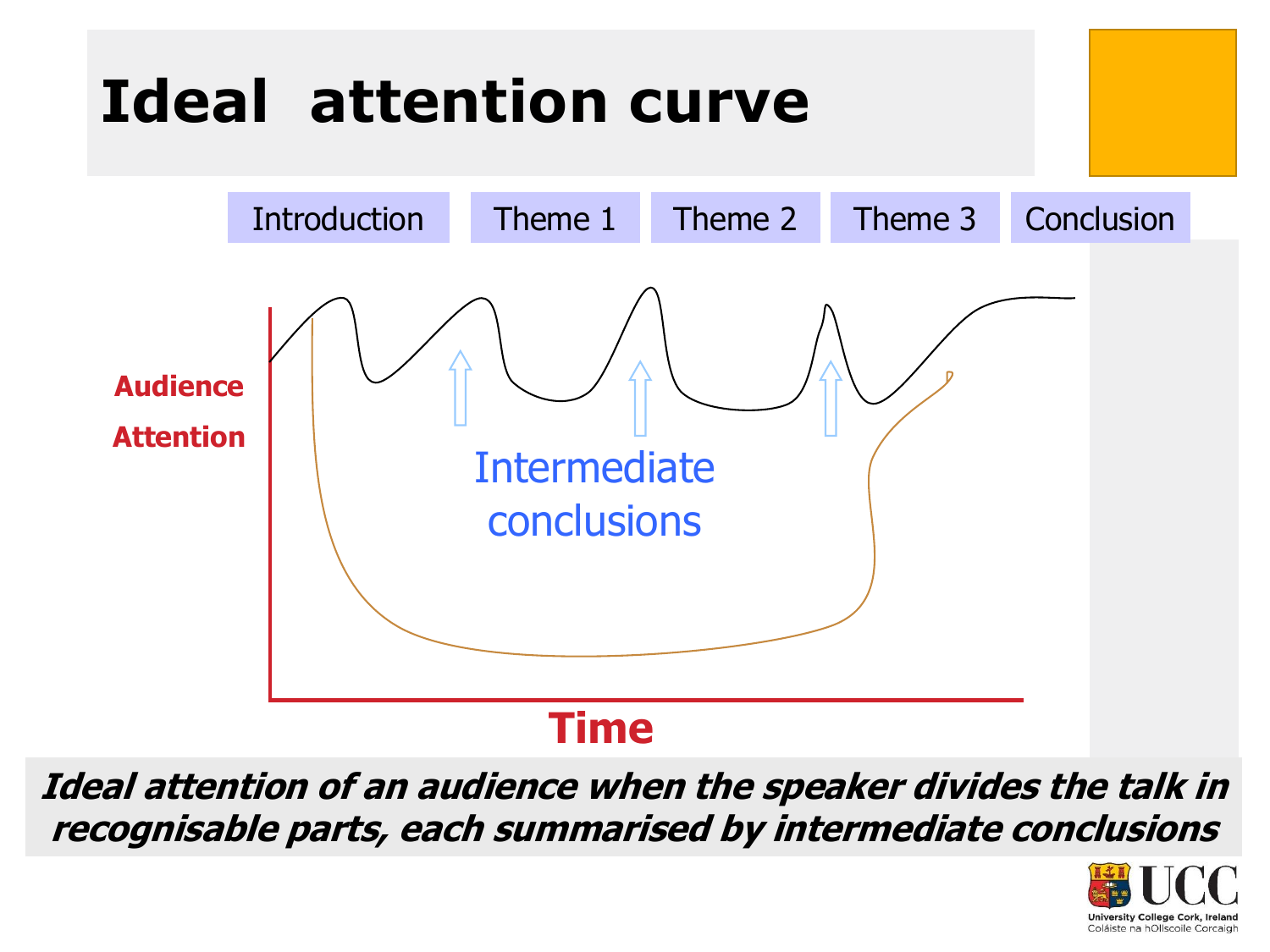#### **What is your hook?...ways of bringing your presentation to life and keeping your audience attentive**

- •Surprising statistics
- •Thought provoking images
- •Survey results
- •News Headlines
- •Comments and sound bites
- •Case-study references
- •Evidence clear facts



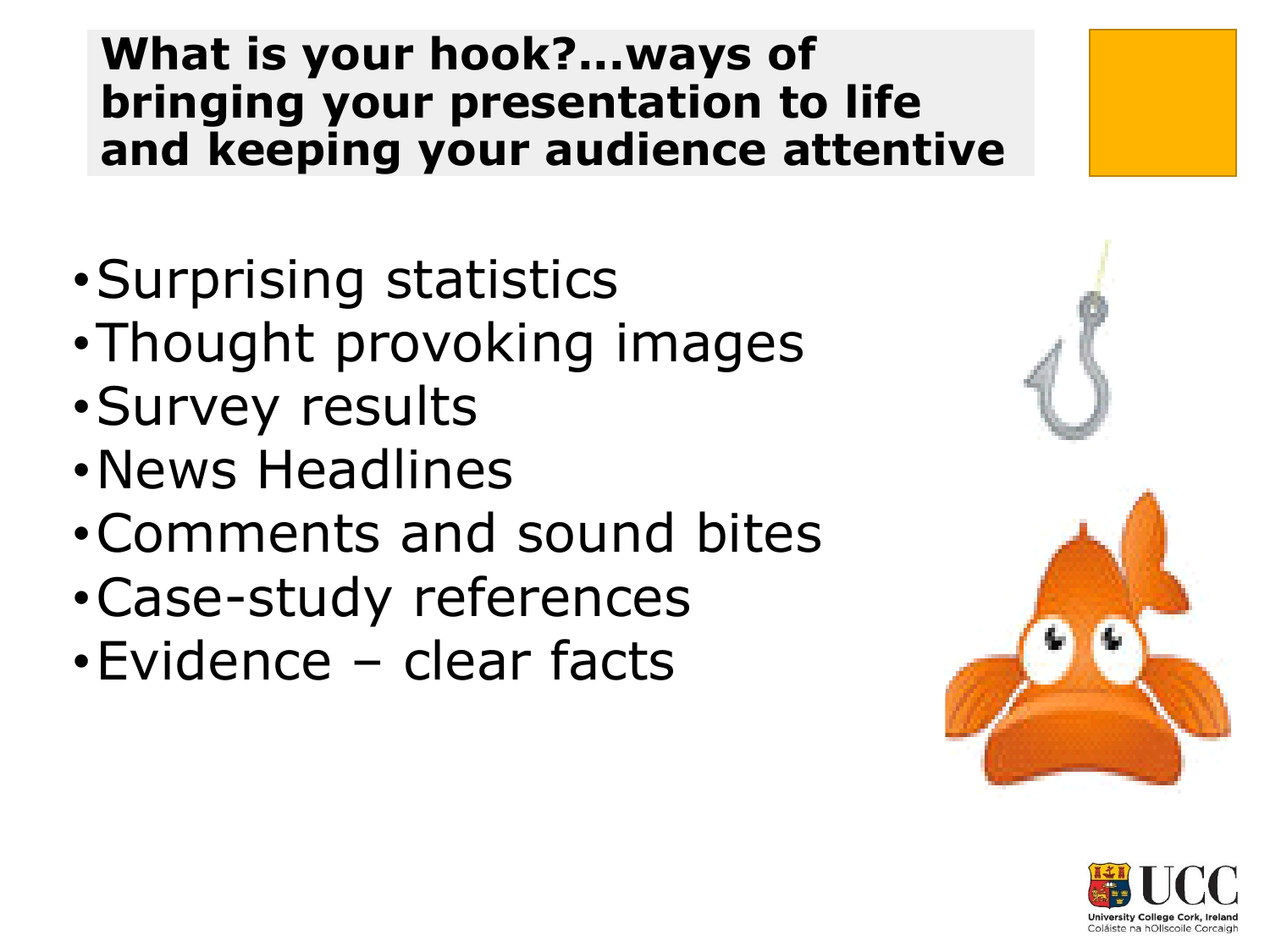### **Presentation tools**

#### **The Do's**

- The 10-20-30 Rule for PowerPoint:
- 10 slides are the optimal number to use for a presentation.
- 20 minutes is the longest amount of time you should speak.
- 30 point font is the smallest font size you should use on your slides when in a conférence room.
	- Use photos / illustrations to bring the topic to life

#### **The Don't's**

- Use slides as substitute for your notes
- Recite the slides
- Use video for longer than about 3-4 minutes

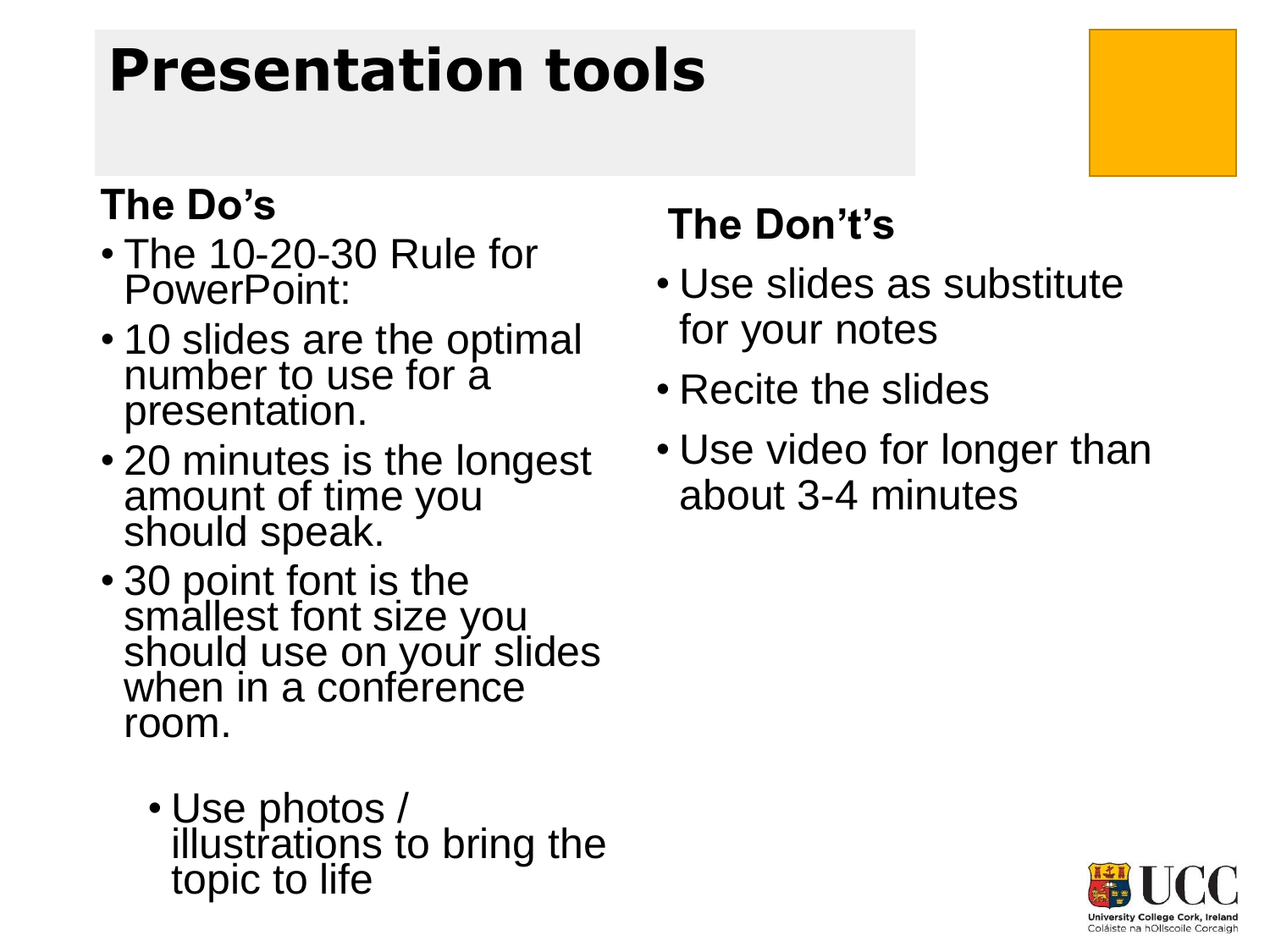### **How do we communicate?**

•the words used 7%

•the tone used 25%

•body language 68%

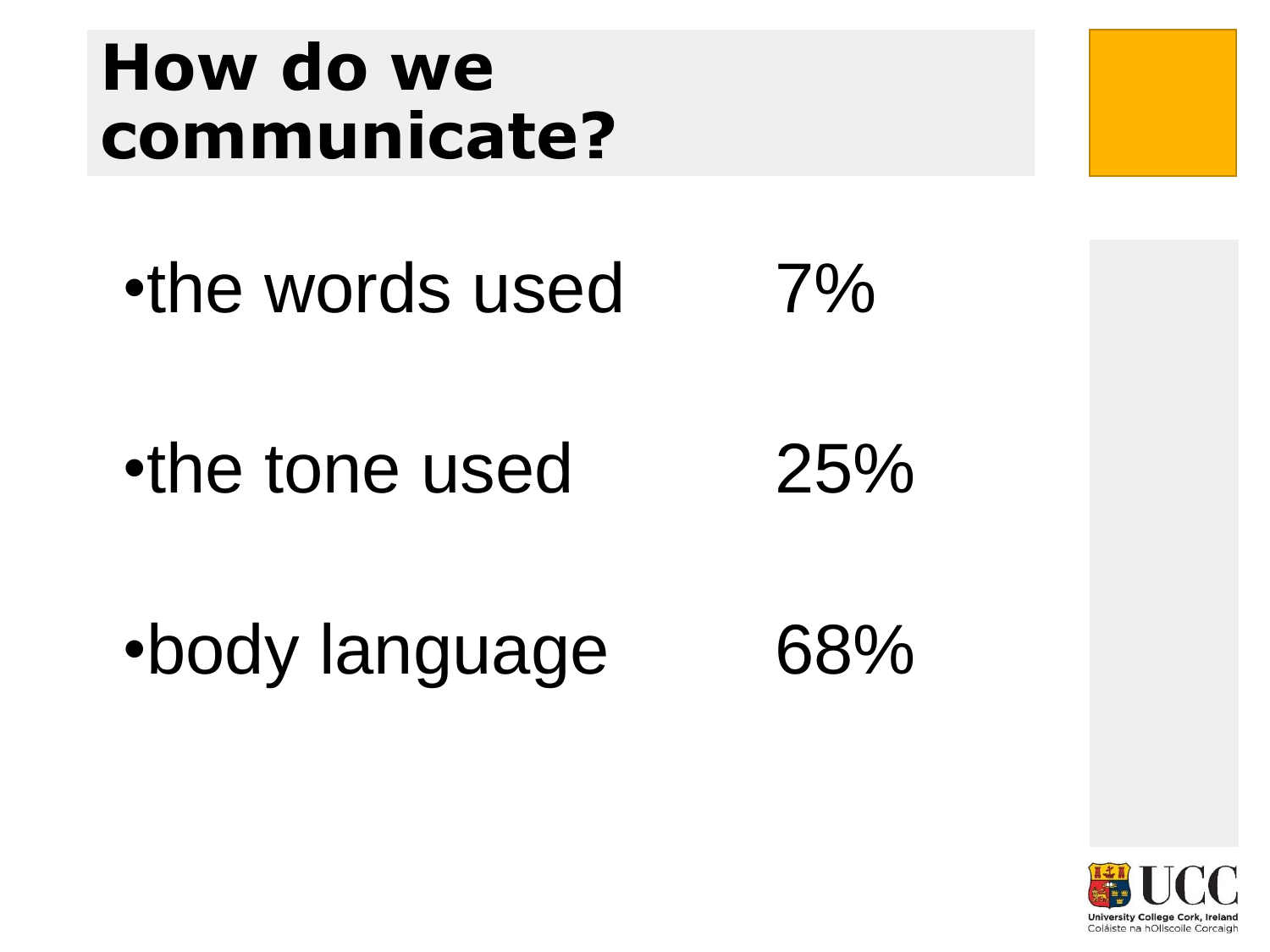## **Body language – what is it?**

- •gestures
- •facial expressions
- •posture/stance
- •eye-contact



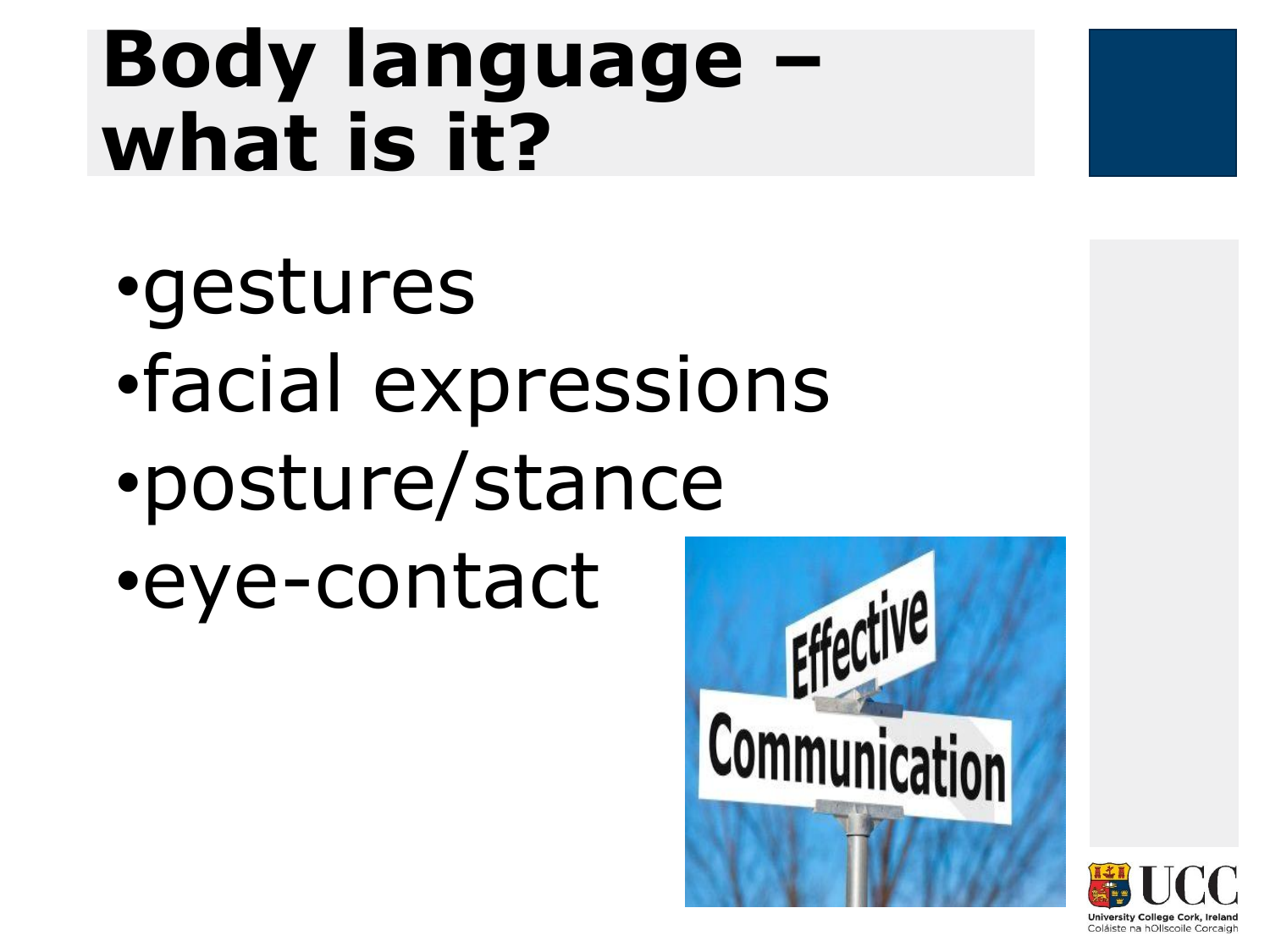# **Body Language**

#### **Positive Body Language**

- Easy eye-contact
- Relaxed posture
- Facing audience
- Arms hanging comfortably and naturally by person's sides
- Open gestures with hands/arms
- Smile/friendly expression

### **Negative Body Language**

- No eye-contact or staring
- Slouched posture
- Arms across the body/ fists clenched
- Hands covering the mouth/face
- Hands on hips
- Sullen/uncomfortable expression
- Pointing gestures

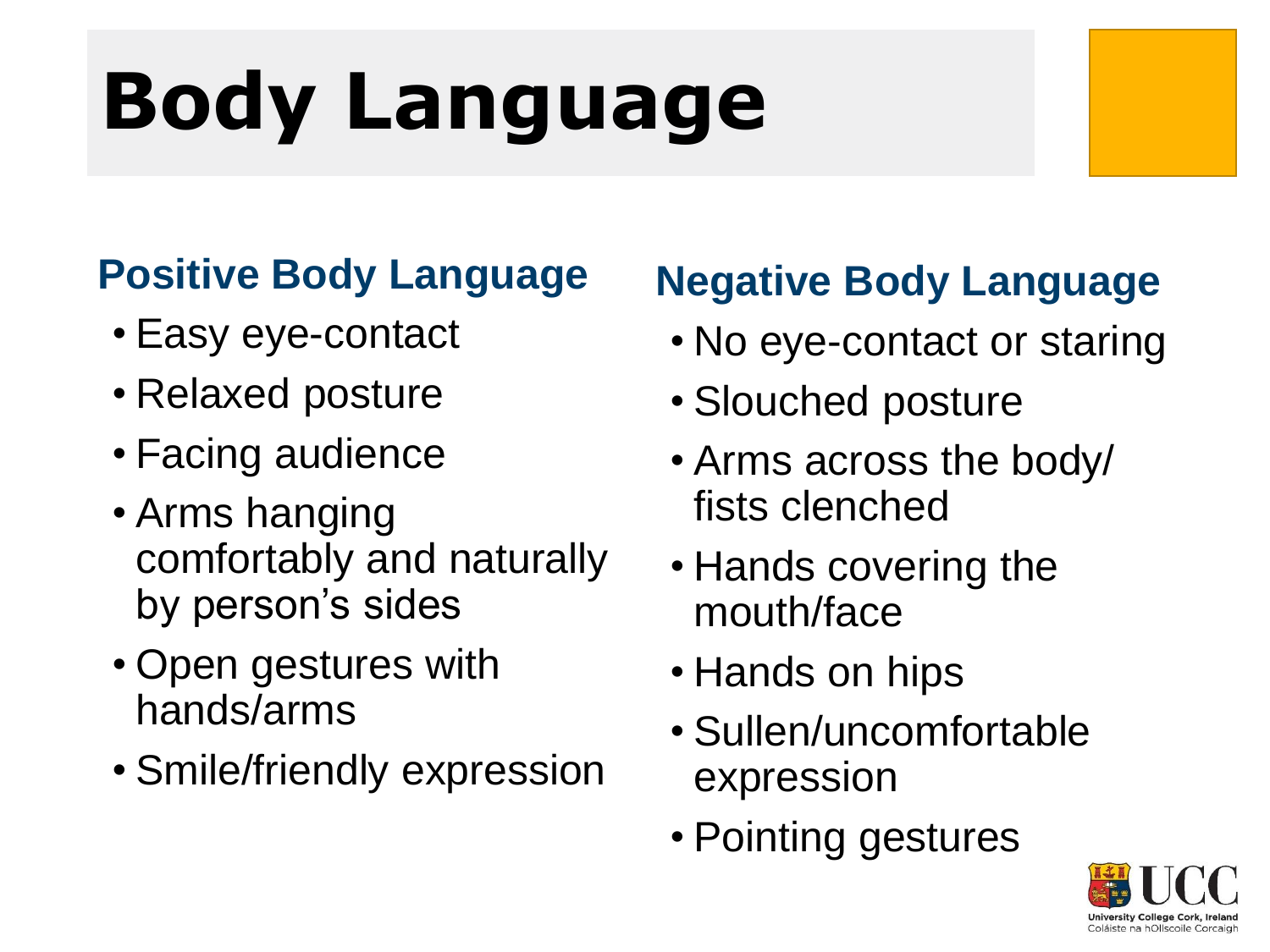### **Becoming aware of your own body language**

- •Ask a trusted friend to observe and give you feedback
- •Ask peers to give you feedback from real presentations that you deliver
- •Observe the approach and body language of others, especially those people you admire. Make notes and consider adopting aspects of their style for yourself

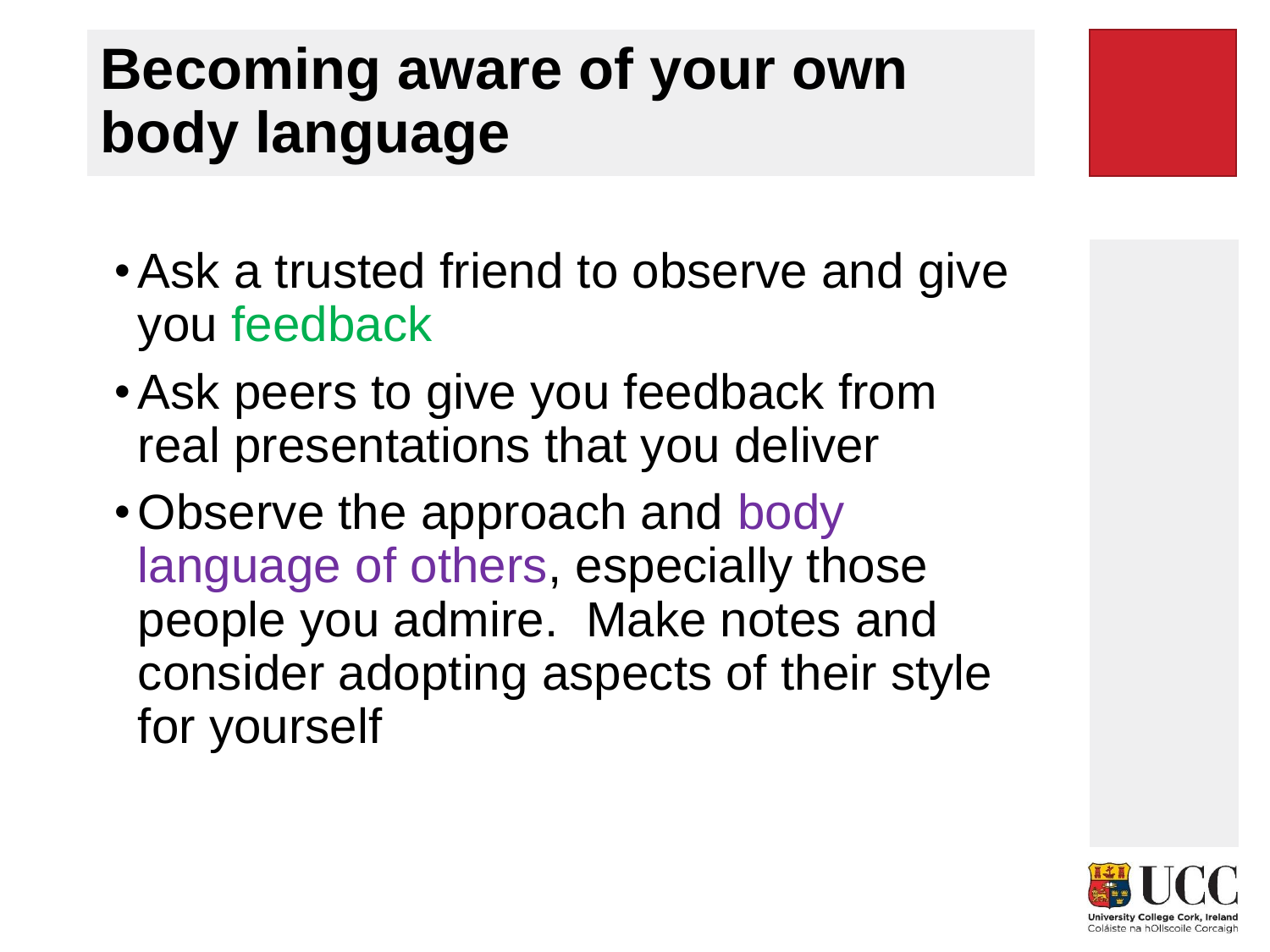### **It is still very important to get the words that you use right!**

- •Check for over-use of jargon
- •Make sure you explain new terms
- •Use the fewest possible words to say what you mean in slides
- •Avoid long, confusing sentences



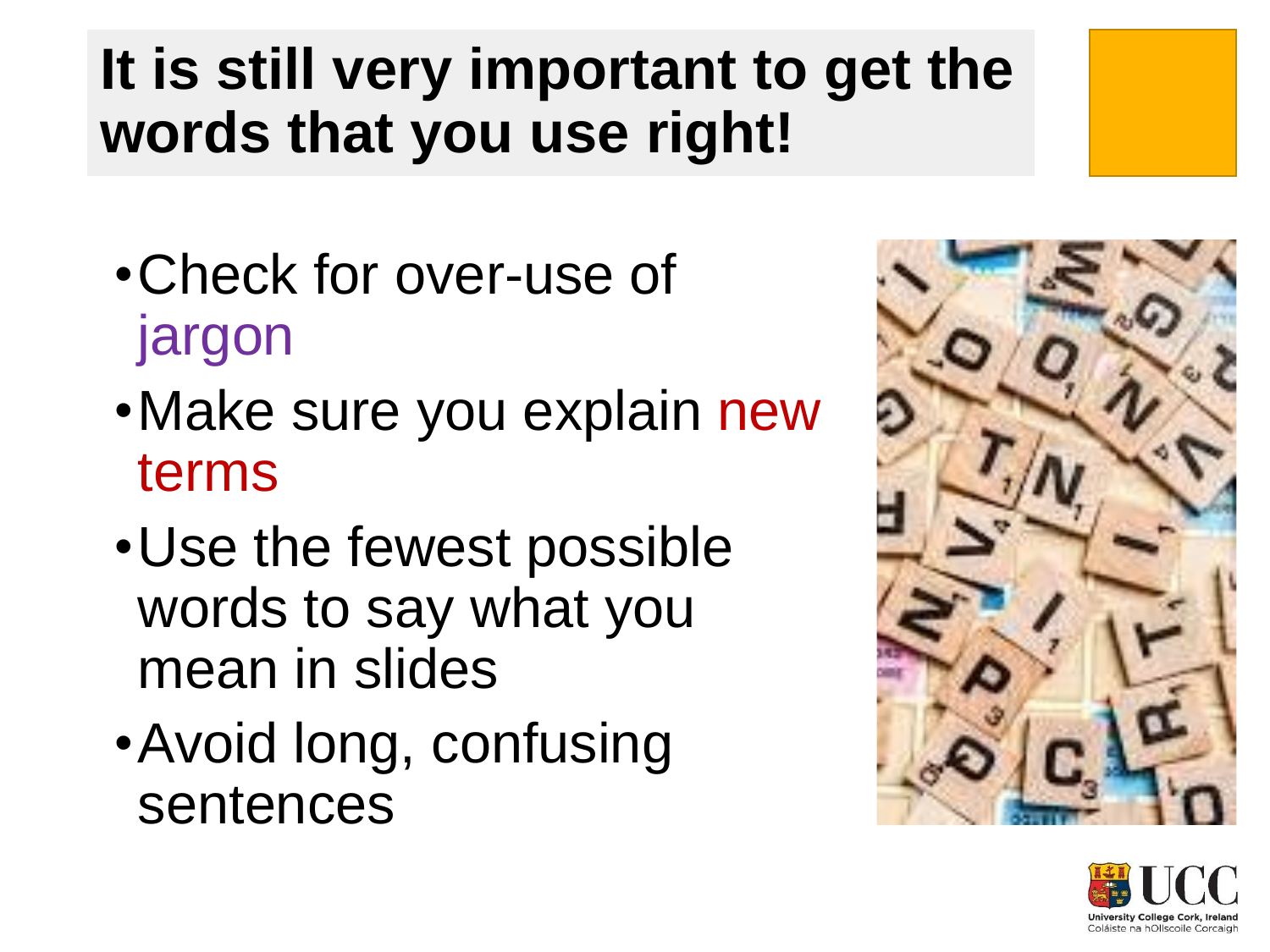## **The power of your voice**

- •Your voice needs to be projected and interesting enough to keep the audience attention
- •Change the volume, slow the pace and increase emphasis on the main points
- •Keep your head up and pause occasionally



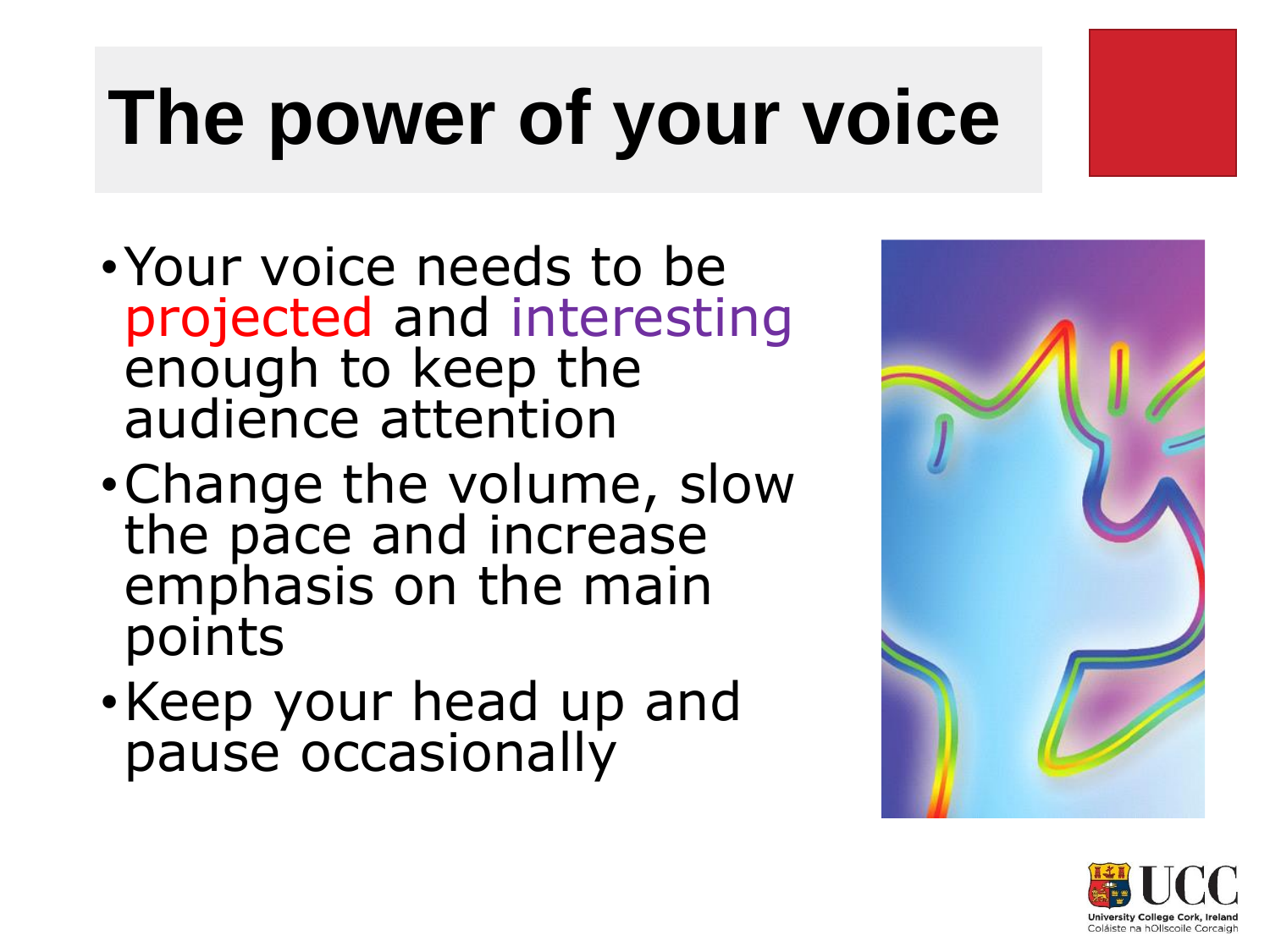### **Rehearse…Rehearse…**

- Rehearse mentally: See yourself being successful
- Practice out loud get used to the sound of your voice
- •Make an outline of your main and supporting points
- •Write out your transitions
- Time your presentation
- •Practice Q & A
- •Rehearse on site if this is possible

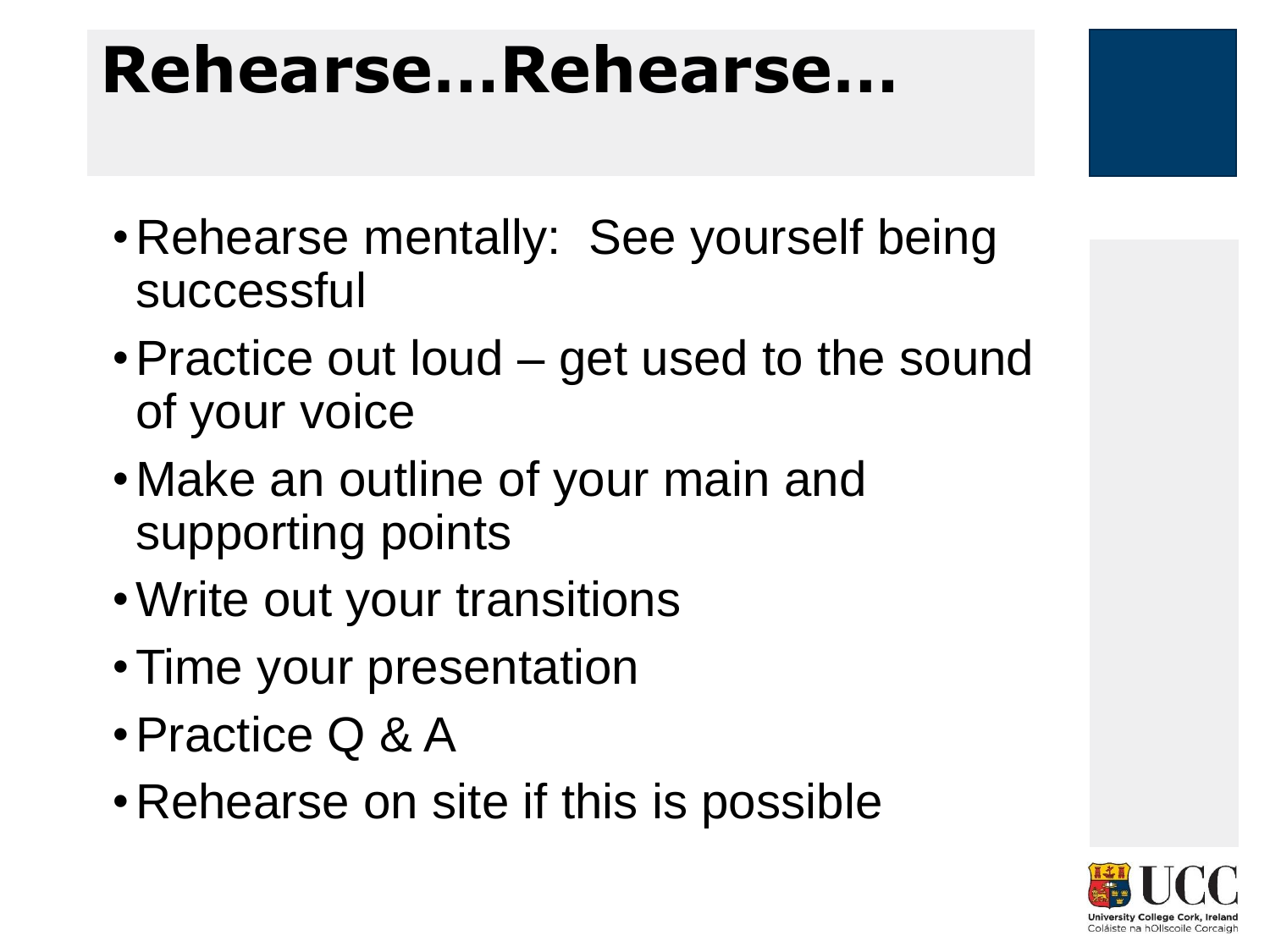### **Warm up**

#### Remember your voice is an instrument

- Practice deep breathing exercises – inhale through the nose and exhale through your mouth
- Make sure you are well hydrated
- •Tongue twisters can help
- •Before your presentation, warm up your voice by talking to audience members as they come into the room

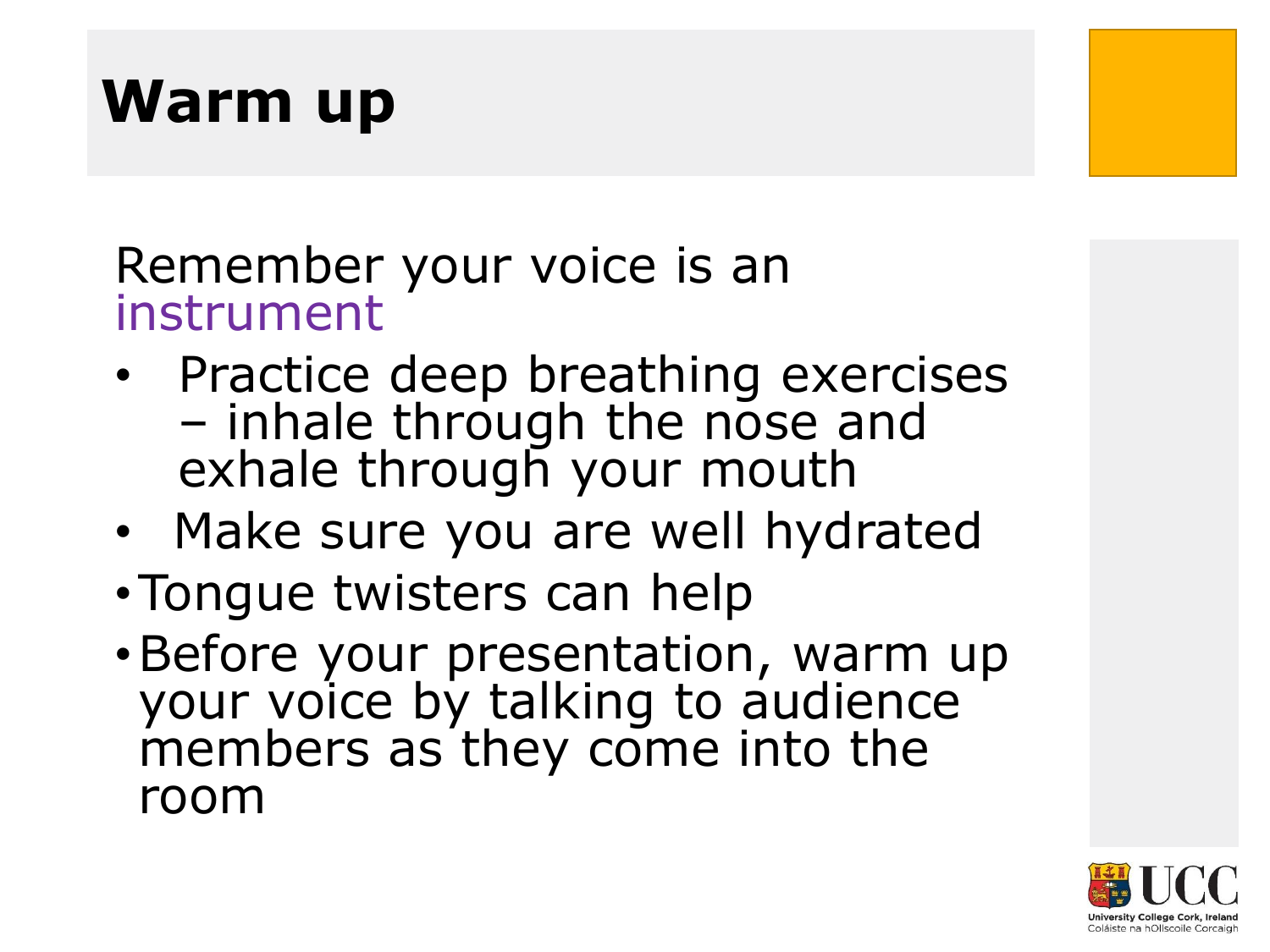### **Effective Delivery**

Only a small proportion comes from what you say

- •Confident Posture
- •Command the space
- Positive facial expressions
- Physical presentation
- Make eye contact
- •Be natural smile
- •Be direct talk to your audience not just in front of them
- •Speak slowly and clearly and vary your tone

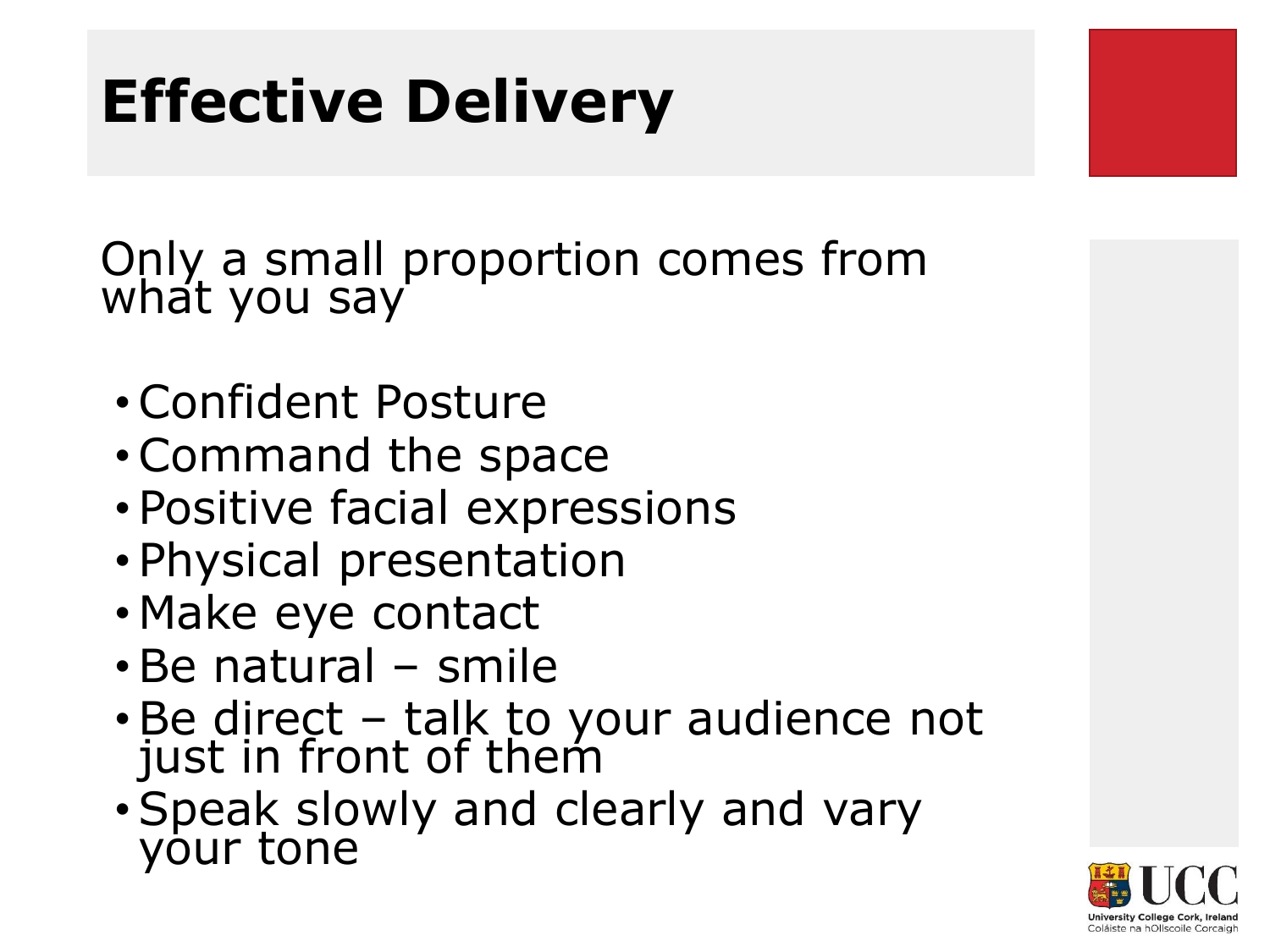### **First impressions are important**

You have 4-7 seconds in which to make a positive impact and good opening impression so make sure you have a good strong solid introduction and rehearse it to death (Alan Chapman)



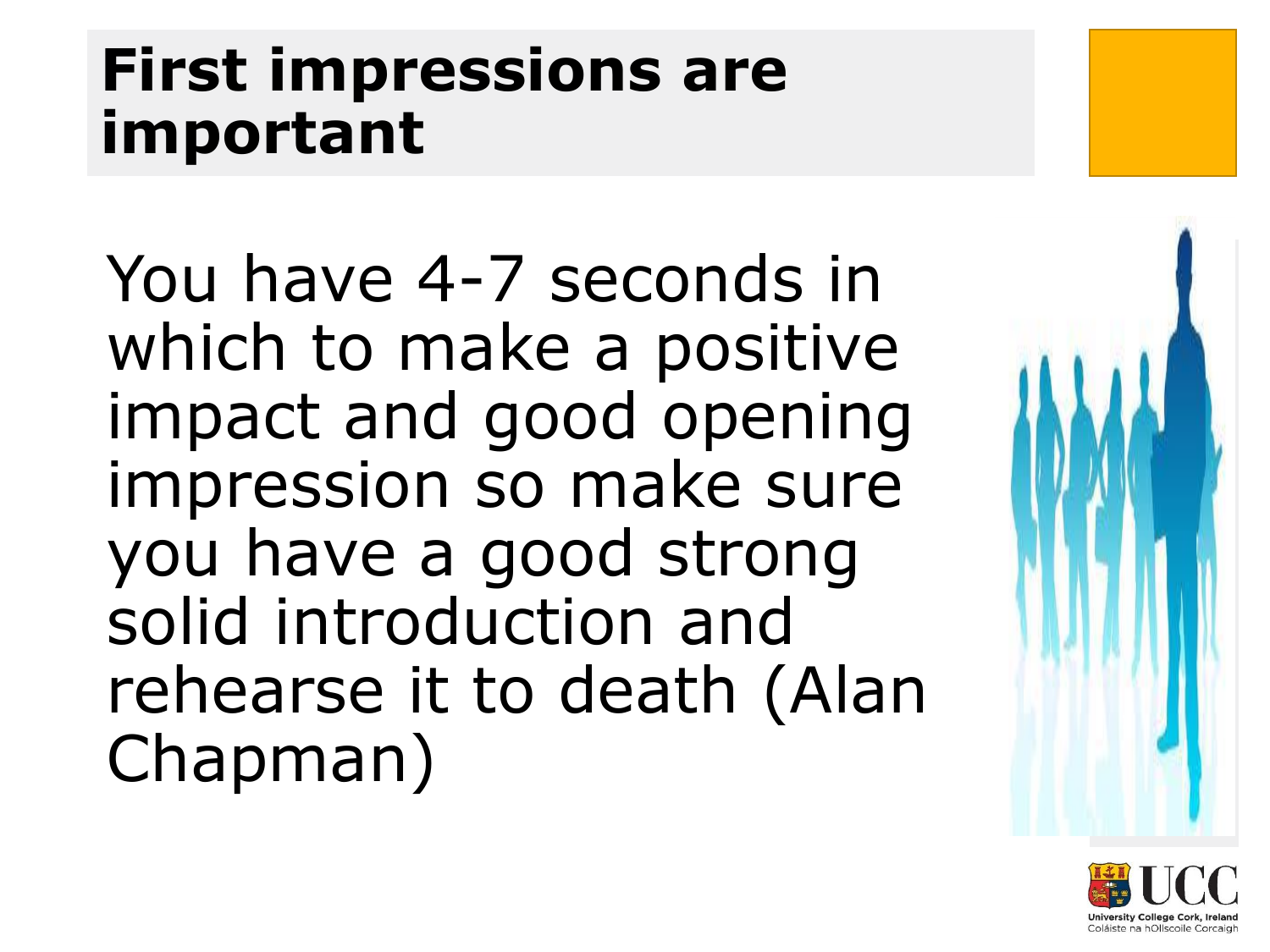### **A Strong Introduction**

- Introduce yourself and tell the audience
	- What your going to tell them
	- Why you are telling them that (context)
	- Why it is important and why it is you that's telling them
	- How long you are going to take
	- When they can ask questions (all at the end is ok)

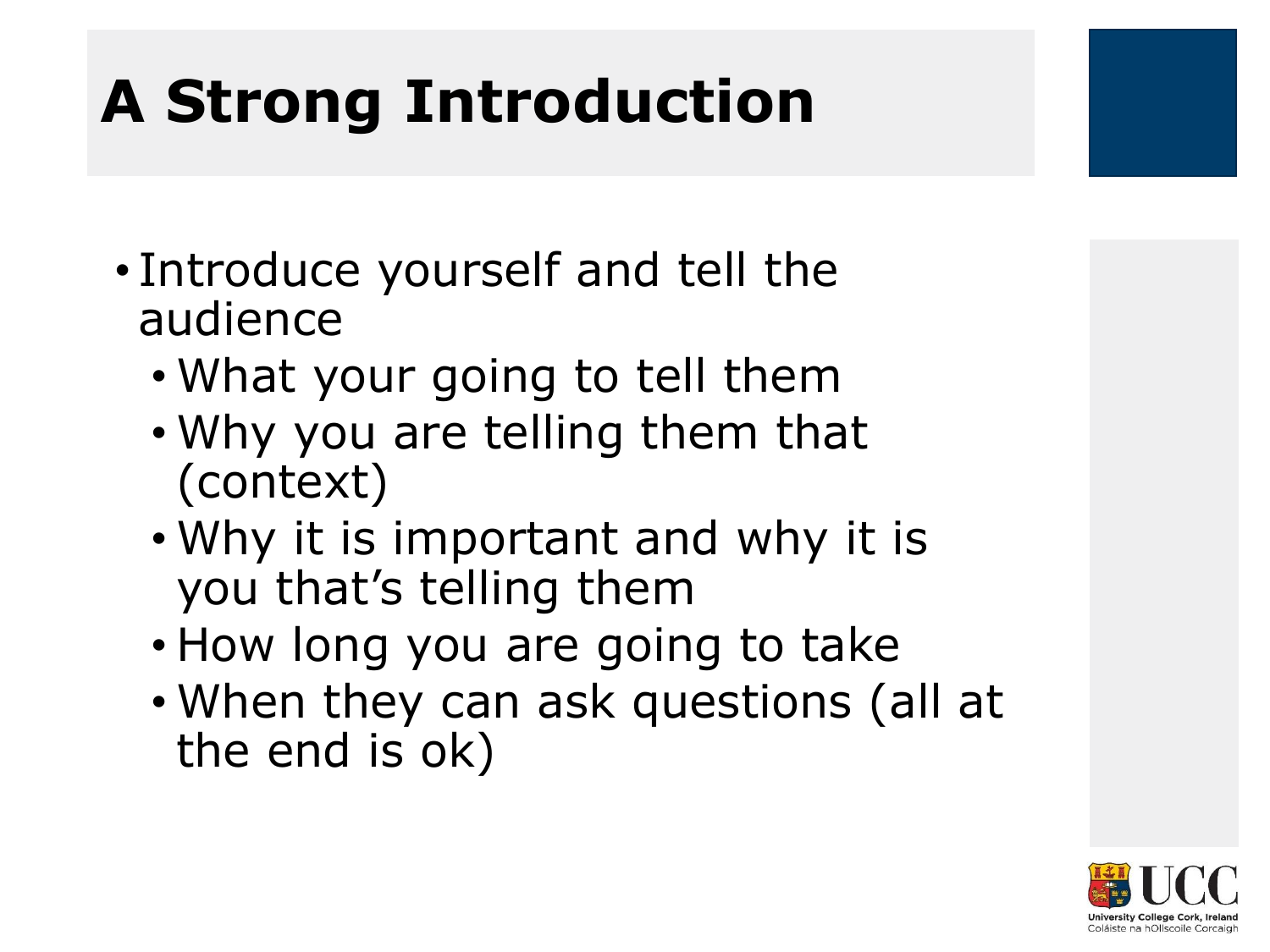### **The importance of good preparation**

Good preparation is the key to confidence, which is the key to you being relaxed and this settles the butterflies

Good preparation and rehearsal will reduce your nerves by 75% and increase the likelihood of avoiding errors to 95% (Fred Pryor Organisation)

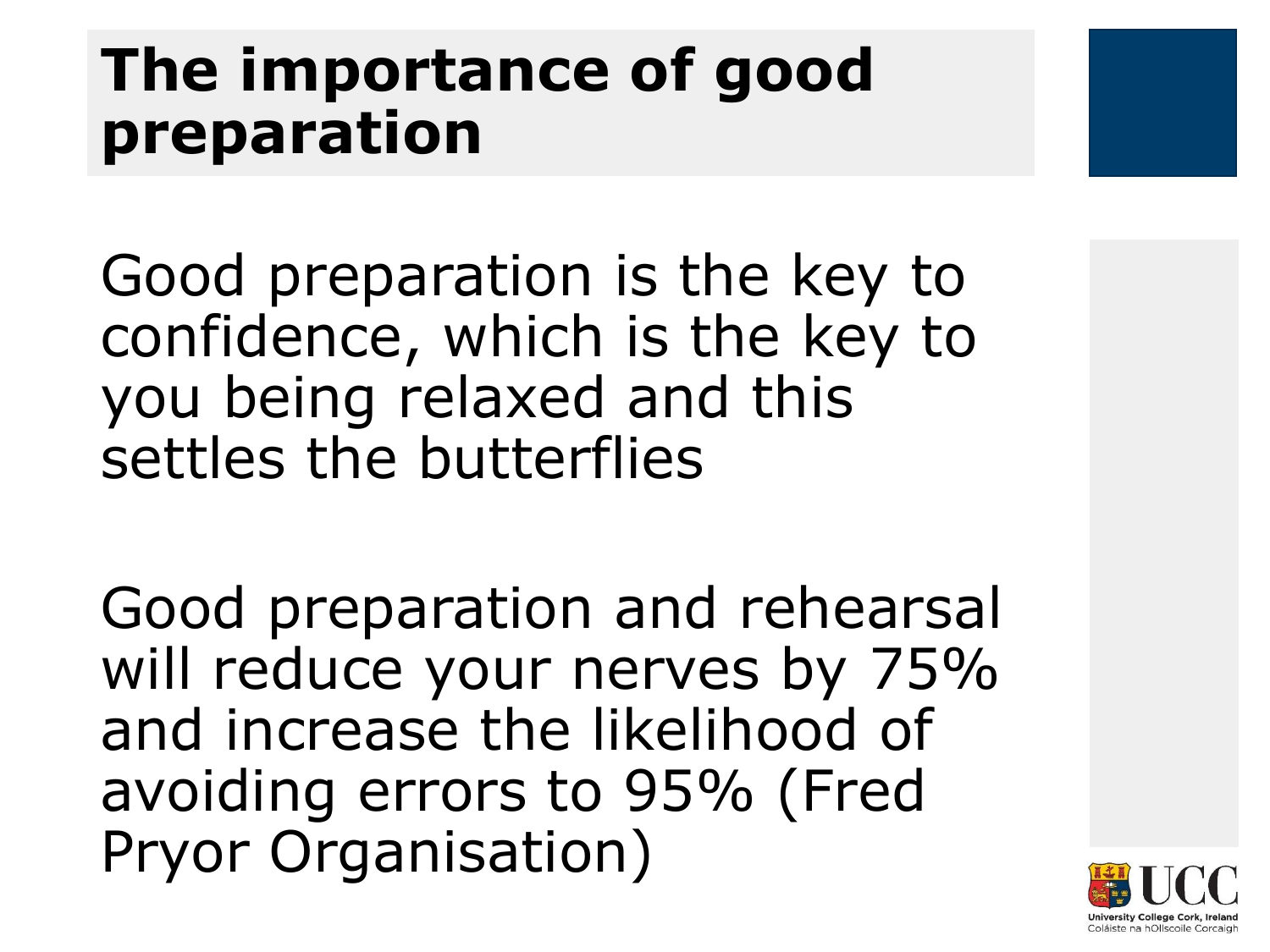### **Presentation Delivery**

- Arrive in good time at your venue or online at your PC
- Manage your nerves using deep breathing techniques
- Warm up your vocal chords
- Have water to hand
- Project your voice and speak slowly and clearly
- Keep your voice interesting and varied
- Don't read from a script and look to make eye contact occasionally with your audience



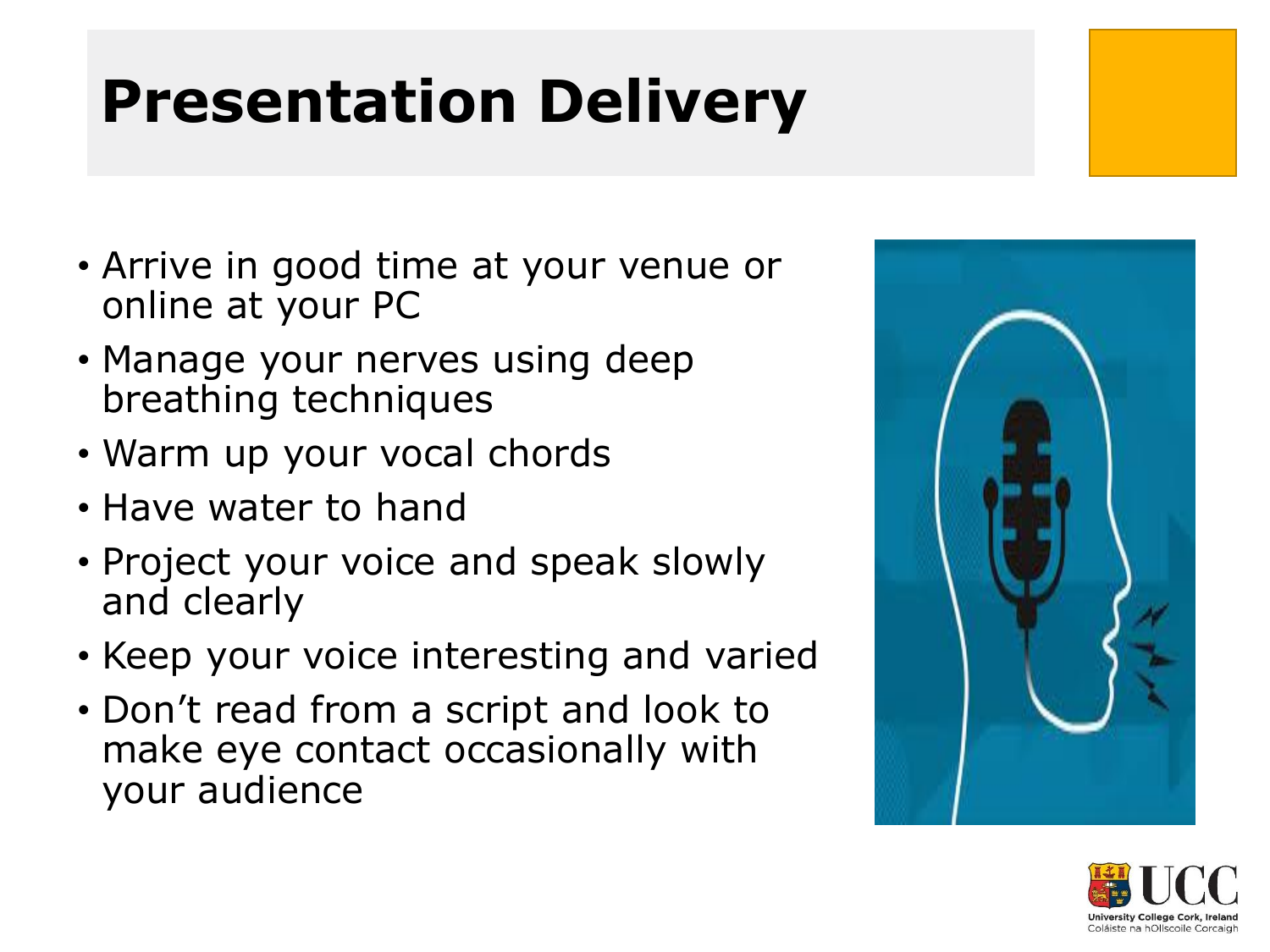### **Dealing with Questions**

- Give time for questions and decide when to answer them
- Questions show people are listening!
- Try and anticipate questions that will arise
- Don't be afraid to stop and think
- Remember you are not supposed to know everything
- •Expect the unexpected or undesirable Q! Plan your response.
- Buy time "That's a good Q", "I'm glad you asked me that…"

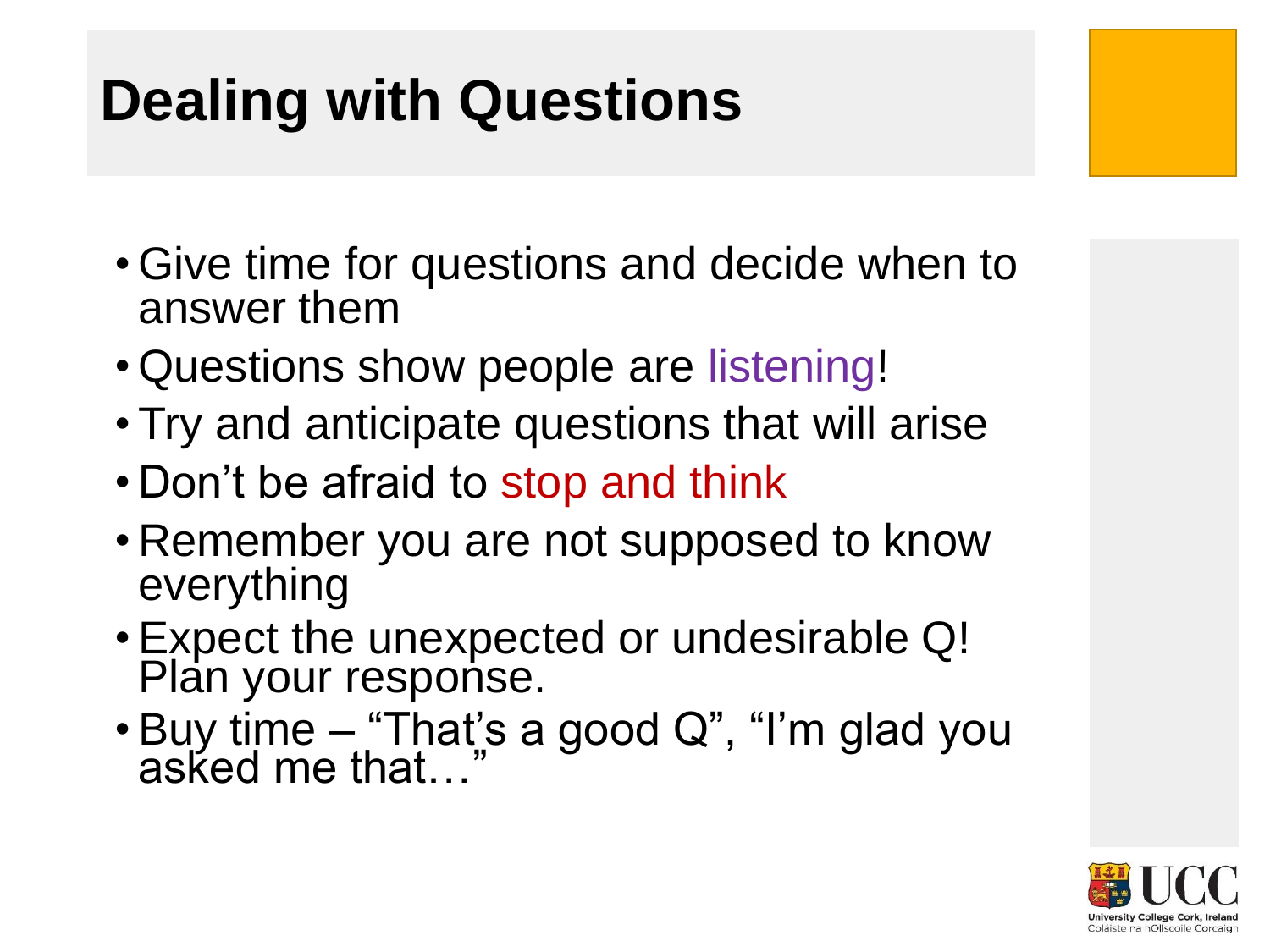### **What if I don't know the answer?**

- •Stay calm
- •Be honest you may not have the right answer, but you know where to find it!
- •Remember you are not the only person in the room who can answer an audience member's Q! - Open it to the floor
- •Take details and answer later
- •Repeat the question back if you don't understand it – seek clarification

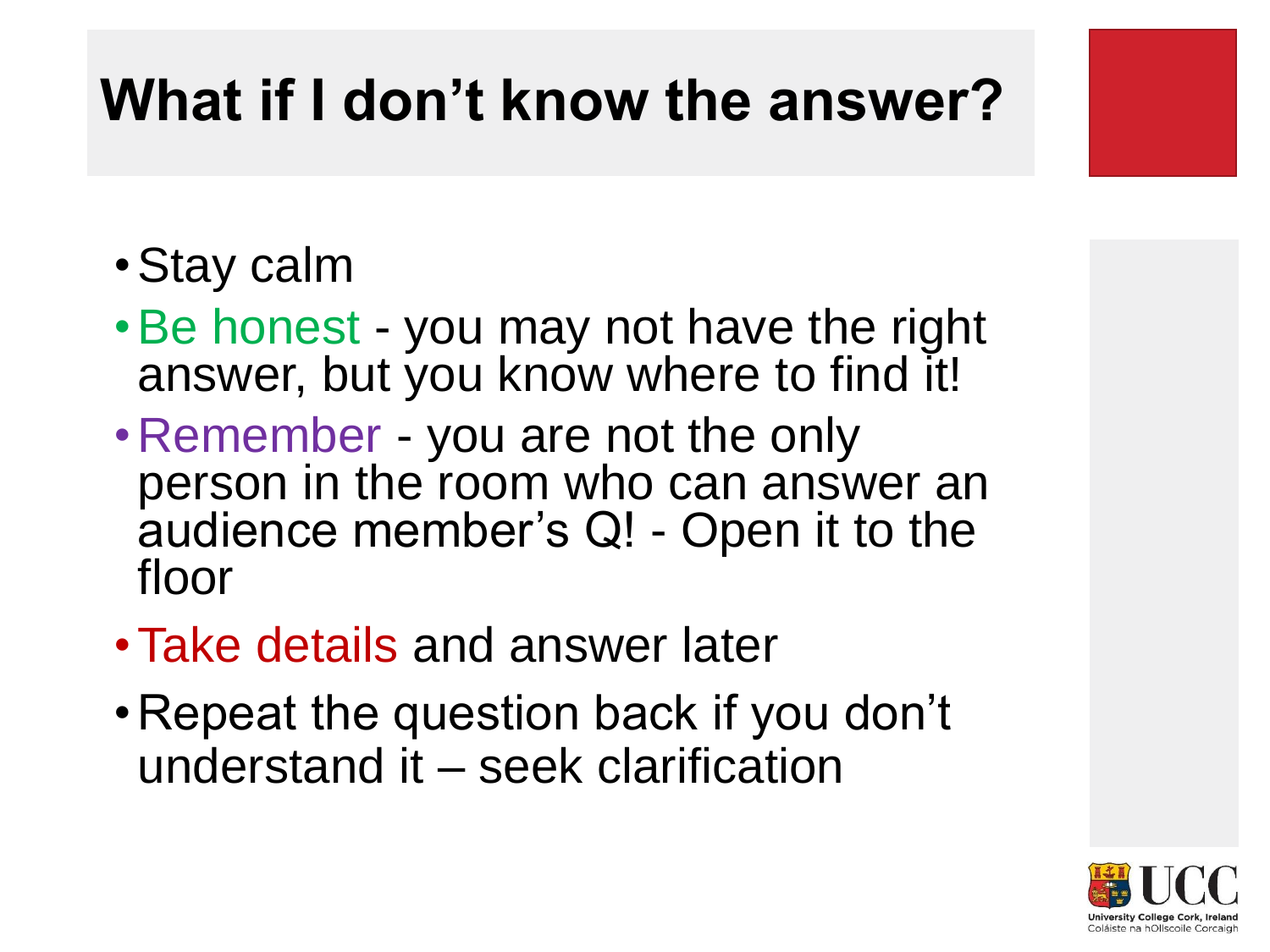### **Presentation Evaluation**

In seeking to improve and develop your presentation skills

- Review your presentation what went well? what would you do differently?
- Ask for feedback from audience members
- Consider audience engagement i.e. the questions you were asked



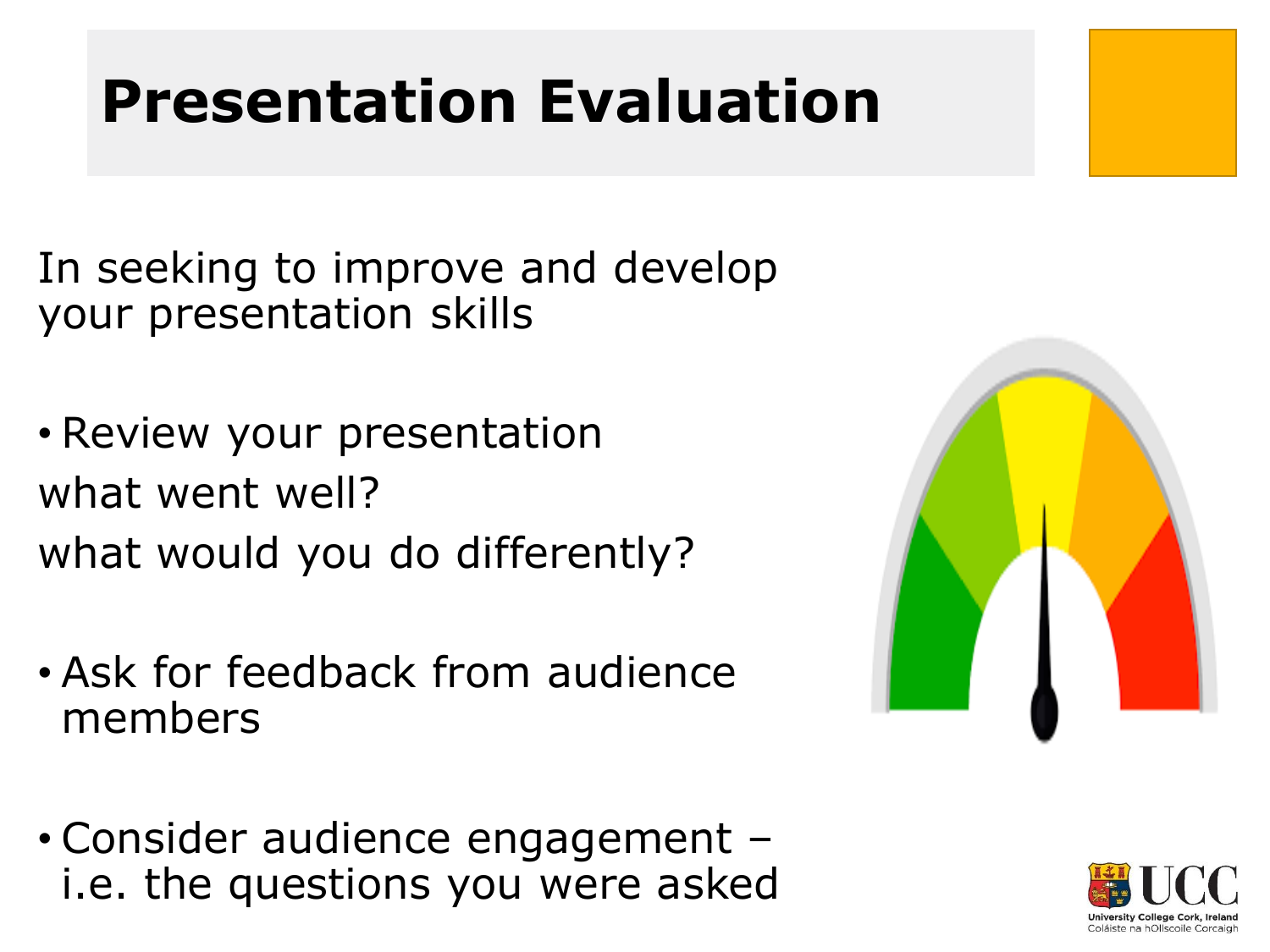## **Originality and authenticity**

Presentations rise or fall on the quality of the idea, the narrative, and the passion of the speaker.

- •Remember the most memorable talks offer something fresh.
- •The worst ones are those that feel formulaic.
- •Make the talk your own. You know what's distinctive about you and your idea. Play to your strengths and give a talk that is truly authentic to you

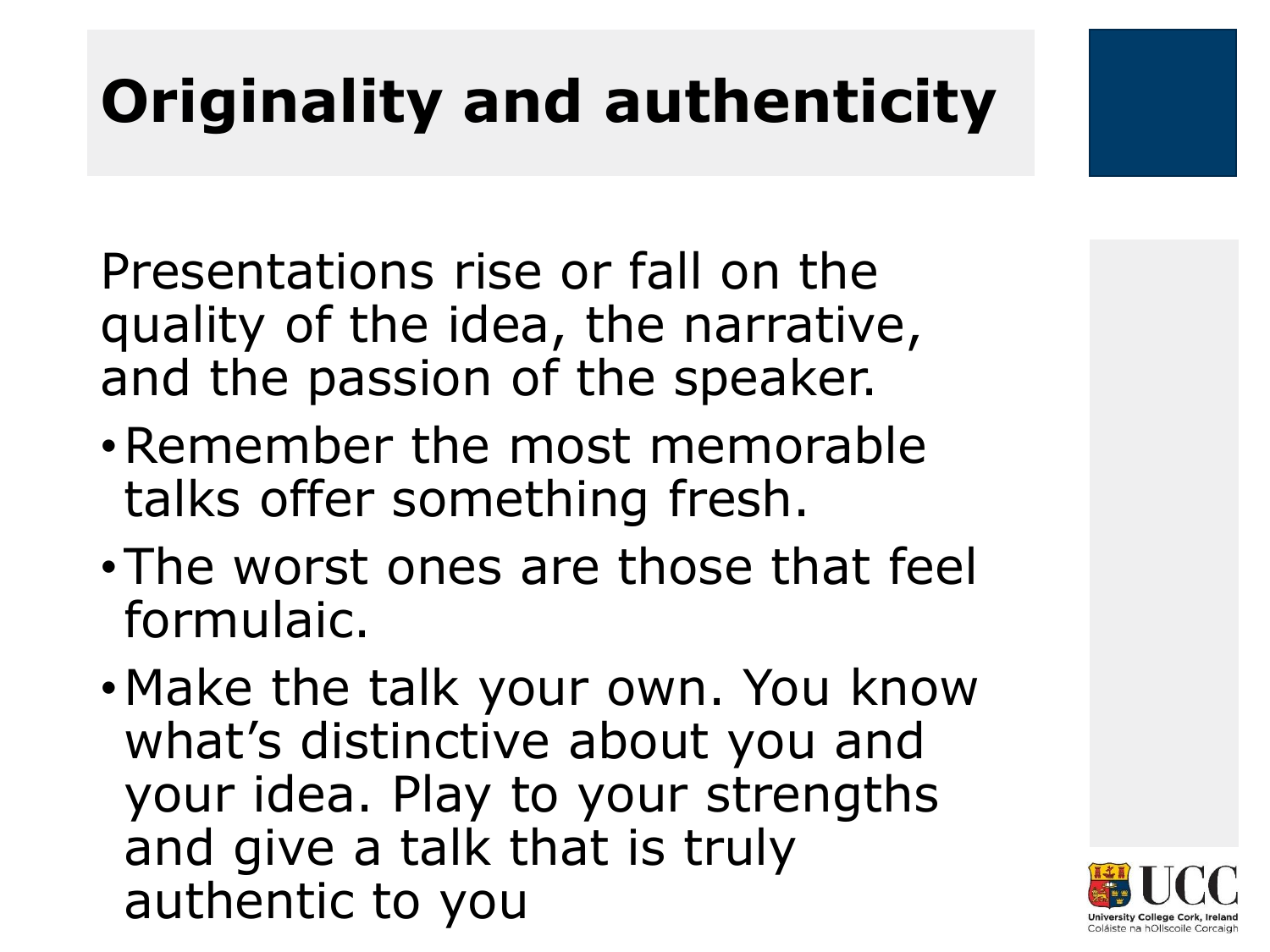### **Next steps**

What one thing will you do differently as a result of attending today's talk?